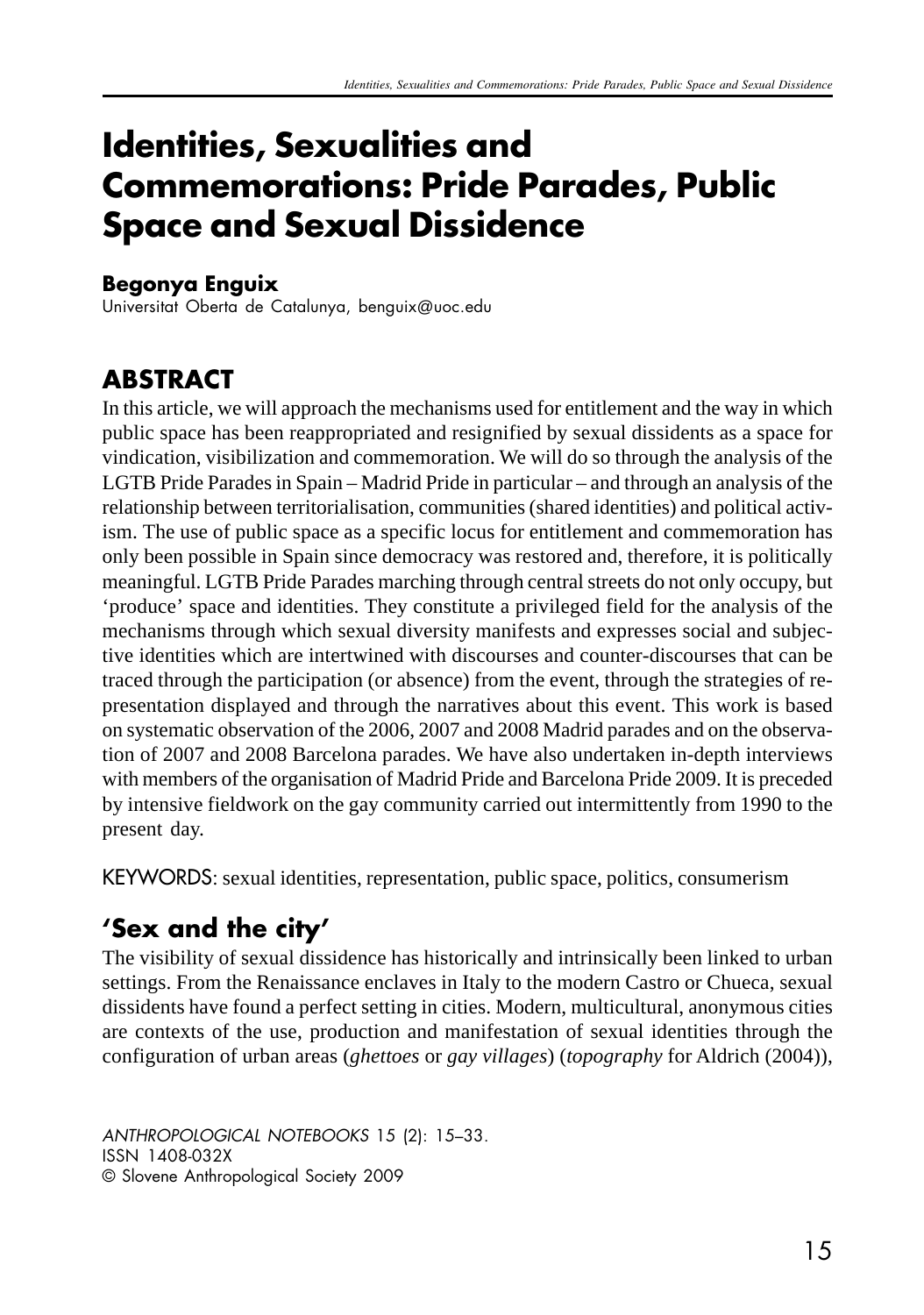through the visibilisation of sexual and gendered identities in Pride Parades and other 'occasions' (Aldrich 2004) and through organisations.

Madrid Pride, the basis of our analysis, is one of the many celebrations that are held annually across the world to commemorate the Stonewall Rebellion – the spontaneous, violent reaction by gay men and lesbians in New York City in 1969 to one of the arbitrary police raids on bars, common at that time. These riots mark the emblematic beginning of the contemporary gay and lesbian rights movement.

Pride Parades symbolise 'the shift from Gemeinschaft to Gesellschaft, from gay community to gay culture nationally' (Herdt and Boxer 1992: 11). Bringing the community from stigma to pride, turning *homosexuals* into *gays*, Pride Parades are symbolically efficient, and demonstrate and generate power through social mobilization. They are annual arenas of queer public culture, where embodied notions of subjectivity are sold, enacted, transgressed and debated (Johnston 2005). Bell and Valentine, editors of *Mapping Desire* (1995), the first book to explore sexualities from a geographical perspective, consider that gay Pride Parades do not simply (or uncontestedly) inscribe streets as queer, but they actively produce queer streets. Valentine goes further when she argues that, 'Pride marches also achieve much more than just visibility, they also challenge the production of everyday spaces as heterosexual' (in Johnston 2005: 56–57). Without any doubt, parades 'queer' streets as marchers go by: but in the case of Spanish parades, the streets occupied are so central, from a symbolically and geographical point of view, that a single parade is not enough to permanently challenge the space or produce a new perspective on it. In this sense, Spanish paraders marching through the city centres are different from marchers in Auckland and Sydney, where parades march within the gay 'ghettoes' (Johnston 2005).

This process of 'queering streets', be it in a more permanent or in a more transitory way, is increasingly and paradoxically becoming an enormous attraction for tourists, as parades have turned into major spectacles for homo- and heterosexual consumption and are advertised by travel agencies; this is the case with Sydney's Mardi Gras or Madrid Pride. In fact, Madrid Pride has become in the popular imagination the most important festive occasion of the city.

More permanently, the establishment of 'villages' is recognized to play a fundamental role in this process, although not all venues have a visible presence within the city:

> While some appear cynical about the way gay culture has been commodified and represented in places like West Hollywood, Castro in San Francisco or Canal Street in Manchester… for many others these are spaces which play an important role in staking a visible claim to full sexual citizenship… these often centre on an upperclass, white notion of cosmopolitanism and sexual openness (Hubbard 2001: 61).

Space, then, plays an active role in the constitution and reproduction of social identities '...and vice versa, social identities, meanings and relations are recognised as produced in material and symbolic or metaphorical spaces' (Valentine 2002: 146; van Ingen, 2003). Territorialisation is also understood as a strategy of control (Myslik, in Whisman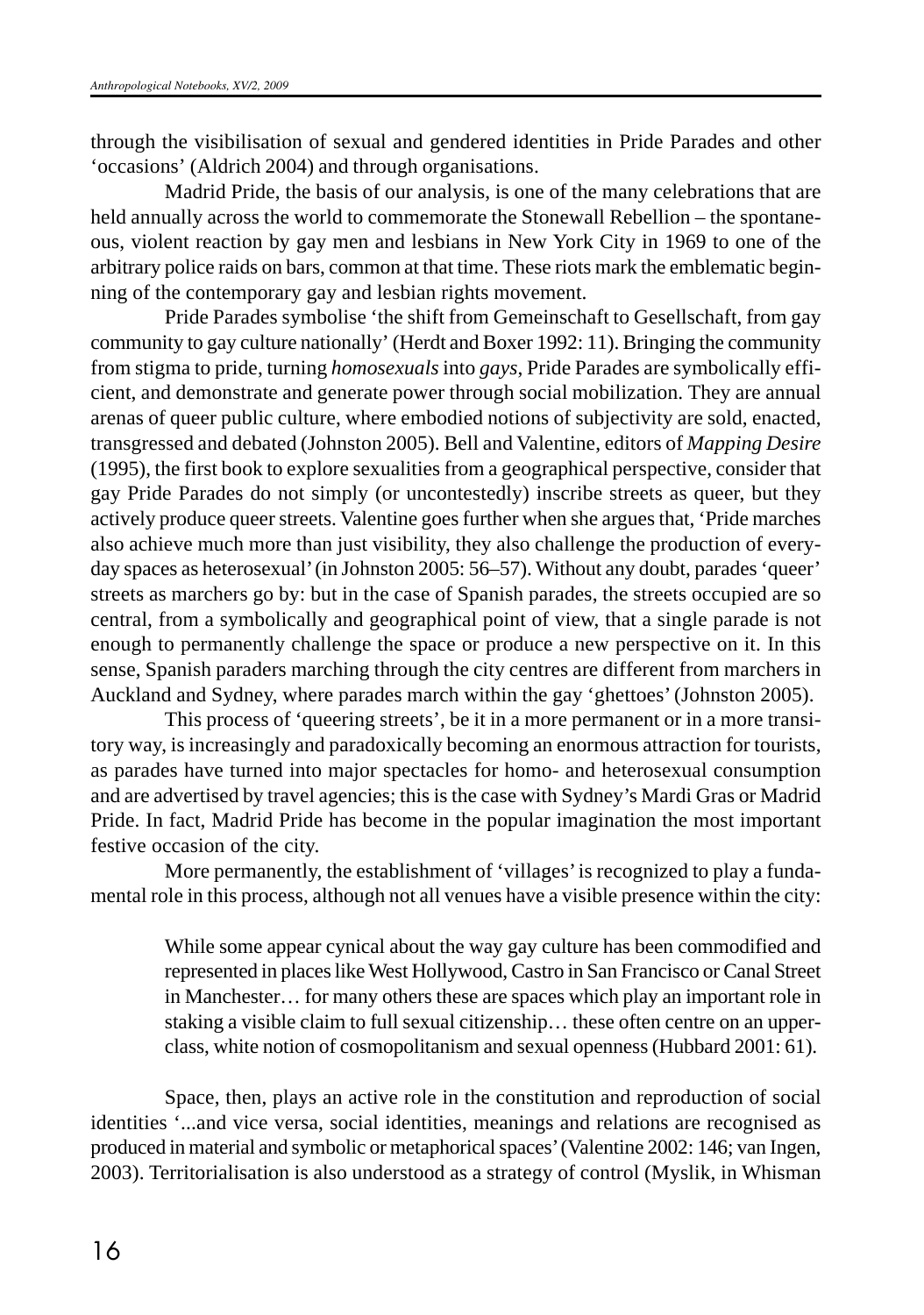1996), a confirmation of 'double life' (Anabitarte 1979) or a place to express one's self with authenticity:

... the authenticity discourse.... positions the scene as somewhere that queer subjects can 'be themselves' echoing the gay liberation discourse of the late 20<sup>th</sup> century… This may be important for young lesbians, bisexuals and gay men, who can use the spaces of the scene as somewhere to 'make their identities' in a culture that is still often hostile to queer sexualities. Given the dominance of the 'heterosexual assumption'… and the risks involved in transgressing this assumption in everyday places, it is important for young queers subjects to have both discursive and material spaces in which to articulate identity (Holt and Griffin 2003: 418).

Following the authenticity argument, Eribon (2000), Hubbard (2001), Villaamil (2004) and Guasch (2006), consider that homophobia is fundamental to understanding the construction of distinct identities and the subsequent need to create particular social and symbolic spaces of interaction.

In Spain, we know of the existence of specific meeting places in the 1930s, but it was in the 1970s and, especially in the 1980s, when they became foremost, outshining other contexts for homosexual relationships. The gay scene has experienced spectacular growth in recent years, apart from to above mentioned diversification of functions. In particular, in Chueca, the gay district in Madrid, the growth of premises started in 1989 and intensified enormously between 1997 and 1999, when premises doubled. This indicates the slow beginning and the sudden, very recent character of the phenomenon (Villaamil 2004: 77).

For Giorgi, 'in making gay people visible, Chueca epitomizes the new democratic Spain. The social life and public practices of the gay community are at the same time symbols for the nation's political stance' (2002: 60). However, these processes of spatial concentration are questioned by some authors. The fairly recent development of the gay village can be understood as a contemporary manifestation of a longer historical relationship between modern gay identities and capitalist development (D'Emilio 1990). A corollary development has been a shift in the understanding of lesbian and gay identities as matters of taste and lifestyle rather than political identities or erotic cultures (Rooke 2007: 240).

Considerations that 'the forging of identities through the economic and political colonisation of territorial spaces (and the related creation of gay-identified places) is much facilitated by class, racial and gender privilege' (Knopp, in Valentine 2002) have broadened the terms of the debate. Holt and Griffin (2003: 421) also stress this point:

> The historical need to construct lesbian and gay authenticity are fused in queer consumerism, as lesbians and gay men are encouraged to express their 'true selves' through clothing, food and drink, going out, music and home decor.

The fact is that most authors indicate that gay bars in the 50s and 60s 'paved the way for the emergence of a mass gay movement at the end of the 1960s' (Weeks 1985)<sup>1</sup>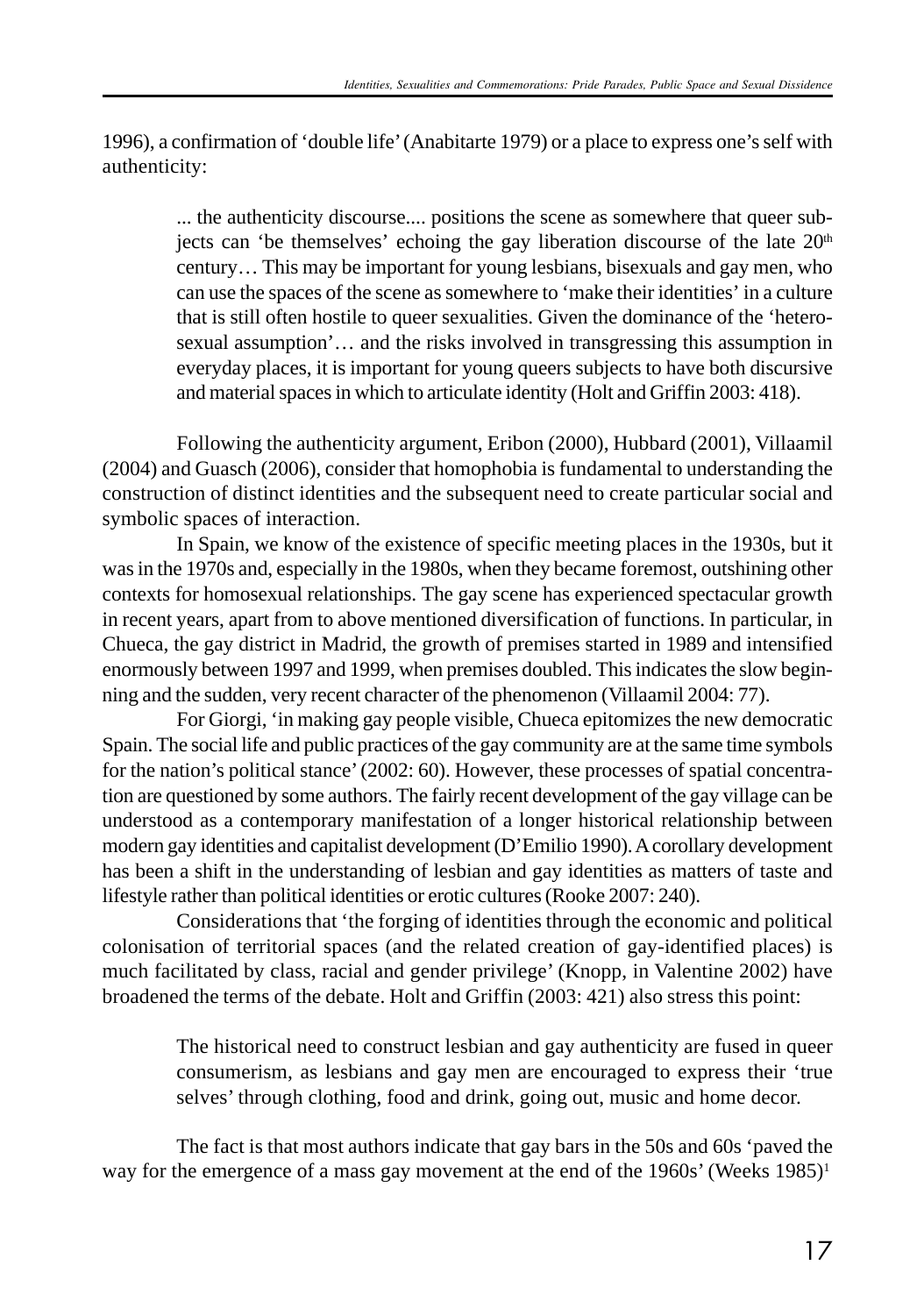although the relationship between communities and activism is complex: 'gay and lesbian political activism both sustains and fragments gay community' and 'it is more accurate to think in terms of multiple community rather than a unified lesbian and gay community' (Taylor, Kaminsky and Dougan 2002: 100–111).

Johnston introduces tourism into the debate on community-identity-consumption. In her opinion,

> ... cities have become international sites of queer tourism. In many western cities, queer residential and commercial zones have become increasingly visible and attract a diverse public. Part of the visibility can be attributed to the success of gay rights movements and the economic recognition of the 'queer market. Due to gay pride, the changing politics of sexuality have meant that there is and increasing commercialisation and commodification of queer lifestyles (2005: 100).

As we will see, these debates on commercialization, authenticity and ghettification, tourism and style, are reproduced in the emic and etic discourses on the Pride Parades. They are examples of the importance of space for the production of sexualised and gendered identities, for producing and allowing visibility, for producing 'communities' and for incorporating complex relations of hegemony/resistance as de Certeau points out (Skeggs et al. 2004).

#### **Diving into History: a brief introduction**

Pride Parades are closely linked to political activism and are based on two themes: 'proud to be gay' and 'coming out', both challenging established conceptions on sex, gender, and sexuality. It is generally assumed that there have been three generations in political activism (Nicolas 1976; Petit and Pineda, 2008). The first includes the *German Scientific-Humanitarian Committee* founded by Magnus Hirschfeld in 1897, which was ended by the Nazis (Altman 2002; Nicolas 1976). The second includes the *Mattachine Society*, founded in 1951, and its feminine counterpart, *Daughters of Bilitis*, explicitly founded as an alternative to the bar culture (Taylor, Kaminsky and Dougan 2002: 106). This second generation was labelled as 'homophile movement' and it turned to assimilationist positions over the years.

The third generation is centred on *Stonewall* and the foundation of the *Gay Liberation Front* in 1969, paralleled at the time in most Western countries (France, Great Britain, Spain, Argentina, etc). *Stonewall*, the mythic starting point of modern activism, was not an isolated response to oppression: the movements of the 1960s – the civil rights, the New Left, and women's movement – set the stage for the transformation of the gay movement (Taylor, Kaminsky and Dougan 2002: 106) and 'black militants provided a model of an oppressed minority that transformed their 'stigma' into a source of pride and strength'

<sup>1</sup> For Weeks (1985) three elements have come together in the modern gay consciousness: a struggle for identity, a development of sexual communities and the growth of political movements. All three are necessary to the other.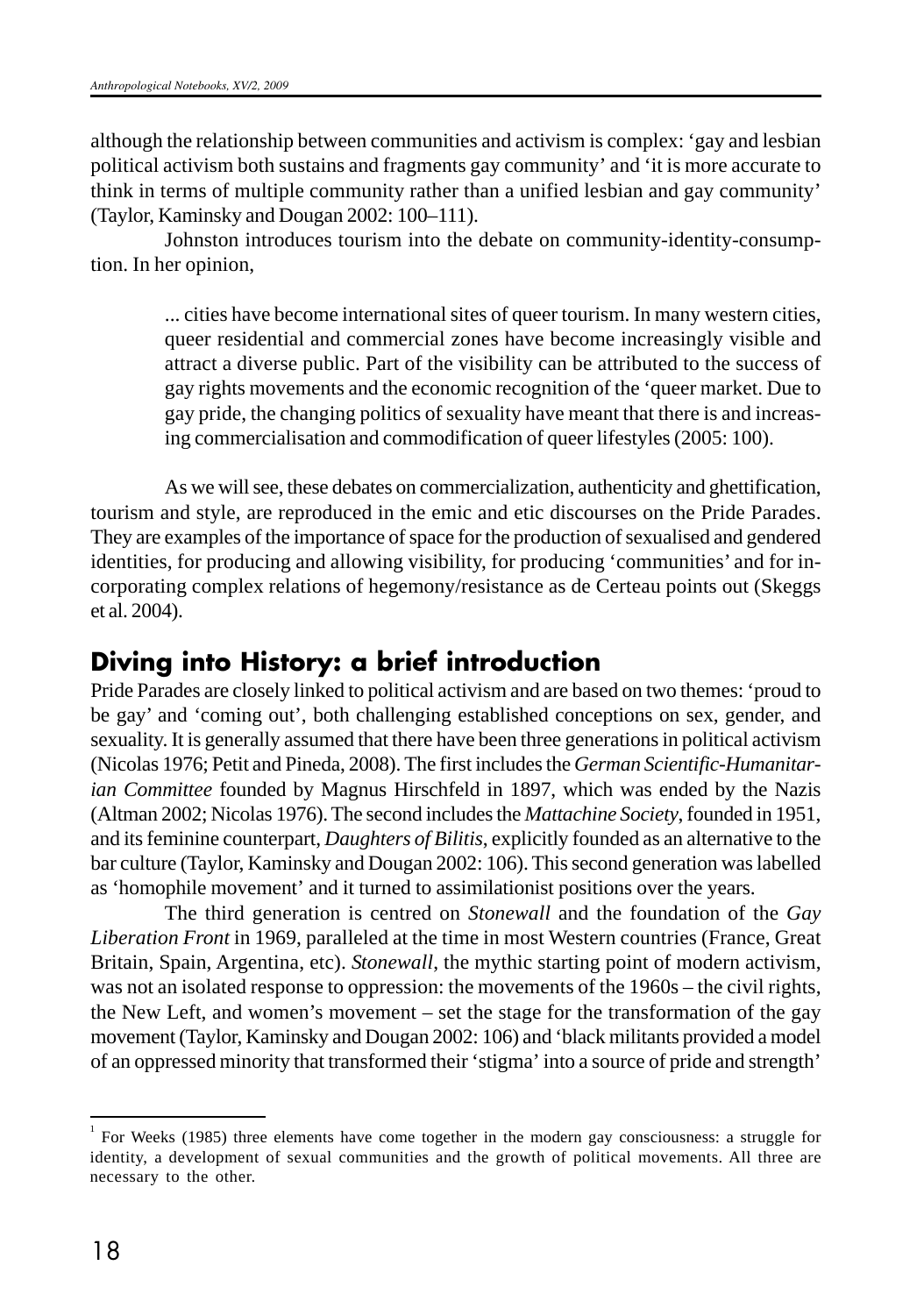(Duberman et al. 1990: 466). The theme 'proud to be gay' was revolutionary as it transferred the stigma from the individual homosexual to the bigoted opposition (Burns 1983), which made possible the Gay Pride Parades (now LGTB Pride Parades).<sup>2</sup>

*Stonewall* stressed the importance of 'coming out' and gave birth to a mass movement. In June 1970**,** for the first time 5,000 people marched in New York to commemorate the Stonewall Rebellion. By the mid-1970s, the yearly marches in several cities were 'larger than any other political demonstrations since the decline of the civil rights and antiwar movements' (Duberman 1990: 466).

In Spain, the first gay organisation was the *Movimiento Español de Liberación Homosexual*, founded in Barcelona. In 1975, after Franco's death and the restoration of a democratic regime, this clandestine organisation became the *Front d'Alliberament Gai de Catalunya* (*FAGC*), thus paralleling international *Gay Liberation Fronts*. From 1977 onward, gay groups flourished all over the country and the FAGC was legalized in 1980.<sup>3</sup>

The first Pride Parades in Spain took place in Barcelona in 1977 (26<sup>th</sup> June), with 5,000 participants, and in Madrid, Bilbao and Seville in 1978. Barcelona's demonstration was organized by the *FAGC* (*Front d'Alliberament Gai de Catalunya*) and Madrid's demonstration (7,000 people) was organized by *FLHOC* (*Frente de Liberación Homosexual de Castilla*) (Trujillo 2008). In 1979**,** there were demonstrations in the main Spanish cities (Bilbao, Valencia, Barcelona and Madrid). After the de-criminalization of homosexuals in 1978 (when legal prosecution ended) and the legalization of the *FAGC***,** 'associations are empty and discos and bars are full' (Petit and Pineda 2008: 195): participation decayed strongly and was not until 1997 that participation again reached 5,000. From that moment on, the increase in numbers is steady: in 2001**,** 150,000 people took part in Madrid's Parade; in 2007, when Madrid hosted the *Europride*, there were 1,500,000 participants and in 2008 there were 1,100,000 participants according to data provided from the organisation committee led by *COGAM* (*Colectivo de lesbianas, gays, transexuales y bisexuales de Madrid*). By contrast, about 5,000 people attended the parade in Barcelona, the second largest city in the country, and the city with a longest and more deeply established tradition of LGTB associations. In 2008, apart from Madrid, there were Parades in Valencia, Barcelona, the Canary Islands, Torremolinos, Palma and Zaragoza, all around the 28<sup>th</sup> June (except the Canary Islands, where the parades are in May) to allow participation in the State Demonstration in Madrid (5th July).<sup>4</sup>

<sup>2</sup> According to Villaamil (2004)**,** in 2000 *Gay Pride* became *Gay and Lesbian Pride*, and in 2001 transsexuals and bisexuals were added to the definition. That very long name was changed to the acronym LGTB.

<sup>3</sup>Some referential texts on the Spanish context are Pérez Cánovas (1996), Mirabet i Mulol (1984), Monferrer (2003), Ugarte (2008) and the web page of *Unidad Didactica Sobre Homosexualidad* http://fundaciontriangulo.es/educacion/dossier1998/e\_historia.htm (Retrieved July13, 2008).

The decision to celebrate Madrid Pride on 5th July was taken in the National Meeting of LGTB Associations and has been very controversial, to the point that on 28th June there was an alternative demonstration in Plaza Mayor as an act of protest towards what is considered as *COGAM* and *FELGTB's* control and monopolization of the event. *COGAM* has now around 520 affiliates and is the biggest LGTB association in the country.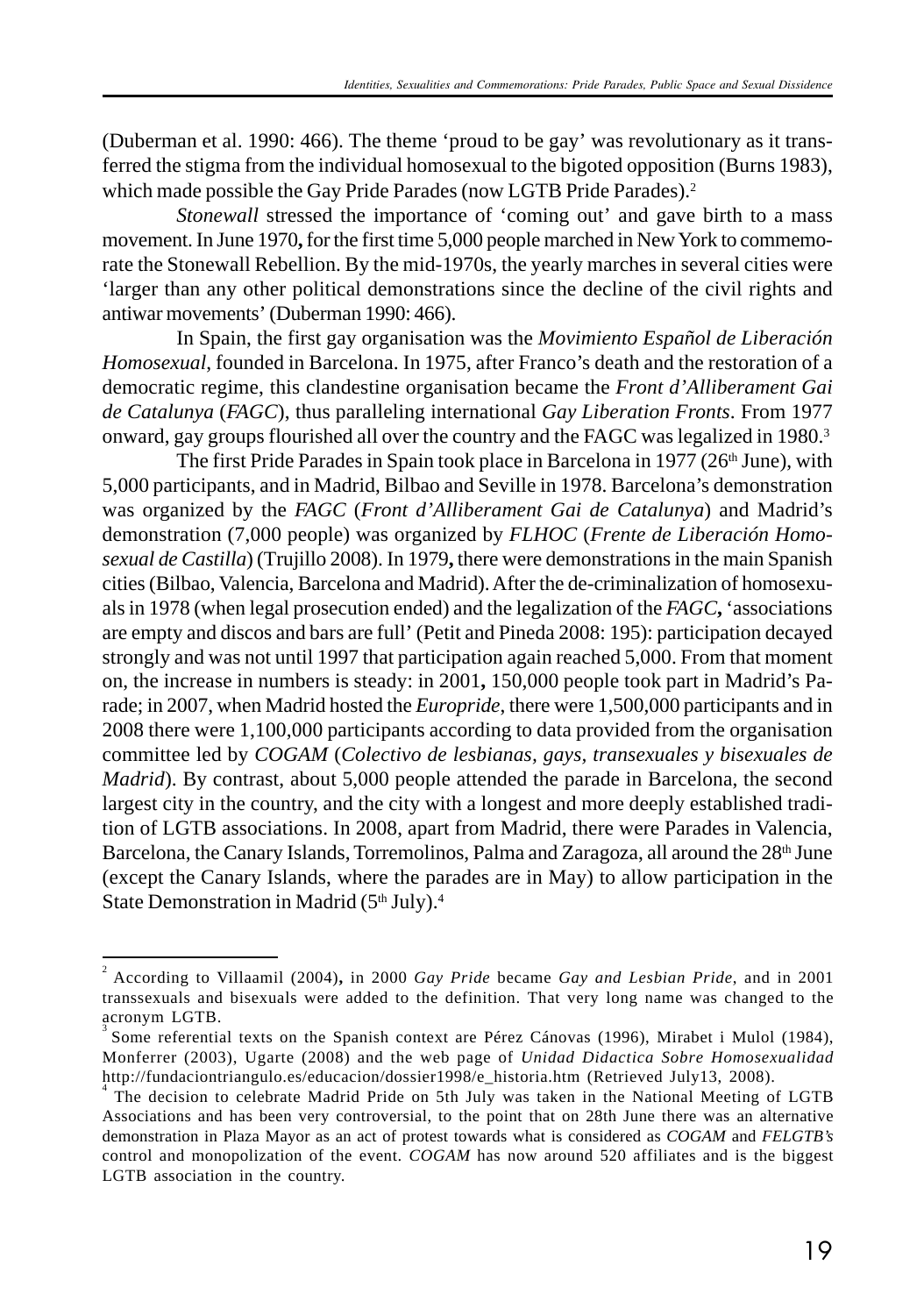### **Madrid is Proud: Madrid Orgullo (Mado 2008)**

Pride Parades are inversion rituals (Turner 1988) based on visibility that break the frontier between the public and the private through theatre and transgression (Cruces, 1998). Thus**,** social meanings are challenged, destabilized, subverted. In the case of sexual dissidents, participation can also become a liminal step, the crossing of a border.

They are also a privileged context of interaction between *dissidents* and *straights* and are probably the only social occasion in which this interaction is explicit as participants hold control of their means of visibilisation.

Johnston (2005), in a reference book on Pride Parades, explains how in 1996 the Hero parade in Auckland, due to political and public pressure, was moved from Queen Street, a very central space where all other parades took place, to Ponsonby Street, in the gay district. It was considered by authorities a 'public offense', although, in Johnston's opinion 'what was really debated at the April Council meeting was not behaviour at the Hero parade but homosexuality itself' (ibid.: 85). This not only meant to be 'back to the closet' (ibid.: 89), but also a great income for bars and other venues. But for her, 'a gay Pride Parade along Ponsonby Road became less of a political statement about gay rights and more about a night of entertainment' (ibid.: 96). Sydney's Mardi Gras runs in the gay district as well.

The itinerary followed by the parade is, therefore, a significant element to analyse the relevance and the social visibilisation through the occupation of the urban public space. And in this sense, the case of Spain is different from Johnston's cases, as we have stated. If the itineraries of parades –and therefore social visibilisation – can be taken as an indicator of the integration of sexual dissidence in everyday life, in that case, we should assume that integration in a country where same sex marriage became legal in 2005 is very high. All the parades we know march along very central streets and in Madrid the Parade does not march across the gay area of the city, Chueca, but along its borders, occupying a very central part of the city, from Puerta de Alcalá to Plaza de España. However, this has not always been so.

The organisation of the Pride Parade is carried out by *COGAM*, *FELGTB* and *AEGAL* (*Asociación de Empresas y Profesionales para Gays y Lesbianas de Madrid y su Comunidad*). *COGAM* is an association, *FELGTB* is the federation of Spanish LGTB Associations, and *AEGAL* is a business-related organisation.<sup>5</sup> These three organisations name three people each to constitute the 28J Pride Comission in charge of organizing all Pride activitiess and events. The organisation of the social and political activities is centred in the LGTB associations (*COGAM* and *FELGTB*), and the festive part (concerts, bars in Chueca and party on  $5<sup>th</sup>$  July eve) is run by *AEGAL*, although all three organisations collaborate. The route is proposed to the City Council and the *Delegación del Gobierno* (the government authorities) by the organizing associations of the *State LGTB Demonstration* (its official name), *COGAM* and the *FELGBT*. 6

<sup>5</sup> *AEGAL* members own approximately 55 bars and ludic premises and 14 other businesses like *Shangay* and *Zero* (gay magazines).

The *Federación Estatal de lesbianas, gays, transexuales y bisexuales* (*FELGTB*) created in 1992 coordinates LGTB associationism in Spain with a federal structure. It coordinates more than 30 associations all over the country and with *COGAM*, organizes the Mado. Until 2007, it was *FELGT*. For more information see http://www.felgt.org.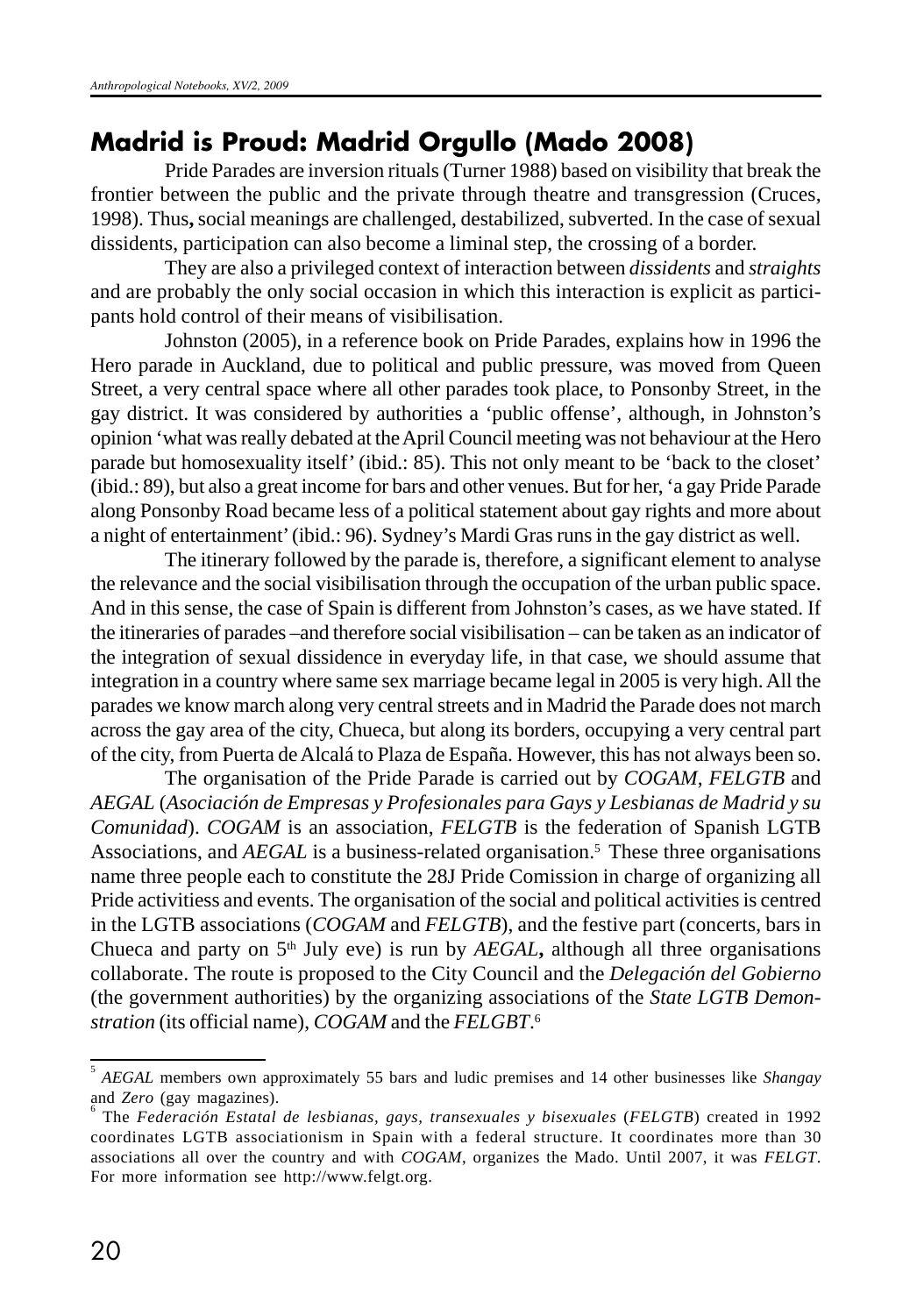Before 1995, the route was almost 'clandestine' (Villaamil 2004)**,** but finished in a central place, such as Puerta del Sol. In 1995, *COGAM* proposed a new itinerary that was accepted by the governing institutions. Several strategies were adopted to occupy space in case the number of participants was scarce: enormous rainbow flags (up to 50 meters) were displayed and balloons were generously used.

 From 1995 to 2003, the parade marched from Puerta de Alcalá to Puerta del Sol, occupying a very central, geographically and symbolically, part of the city. In 2005, when same-sex marriage was legally accepted in Spain, high participation was expected and the governing institutions made a last-minute change of itinerary. In 2004**,** the parade marched from Puerta de Alcala-Callao and in 2007–2008 it was extended to Plaza de España, because of the amount of participants.

In 1996**,** floats sponsored by LGTB-related businesses participated for the first time in the parade, opening a debate over the commercialisation of the event. After that year**,** the number of participants was doubled, and in five years it multiplied 20 times (ibid.). The extensive participation in Madrid's Parade is also a very recent phenomenon.

In 2008, out of the 30 floats that participated, 16 were identified as clearly related to the LGTB community (bars, websites, saunas, hairdressers etc.). The initiative to participate arose from the premises themselves, inspired by international parades and as a means to gain publicity and to entertain. The organizing committee accepts or denies the proposals, based on their connection with the LGTB community (bars that have participated for years and whose owners are connected to the associations have priority).

On *COGAM's* website,<sup>7</sup> there are some significant instructions for floats: sponsorship cannot use more than 30% of the available surface and sponsorship is not accepted if sponsors are manifestly contrary to the equality of LGTB. Floats must be aware that they are marching in the LGTB Pride**,** so they are asked to include in their decoration 'references to the topic (rainbow flags, pink triangles, etc) and they must avoid looking like a Carnival float'. *COGAM* and *FELGTB* can ban a float if the sponsor activities or has acted purposely against their interests.

The slogan is decided in the State Meeting of LGTB associations. The year 2007 was the 'Trans' year, while 2008 was centred on lesbians with the slogan 'Por la Visibilidad Lésbica' (For Lesbian Visibility).<sup>8</sup>

Ideally, we can talk about a formal, structured part of the Parade (institutions, associations, trade unions and political parties) and an informal, more spontaneous and less politically explicit section of the parade that starts with the floats. The parade is opened by the heading banner followed by LGTB personalities, politicians and trade unionists (in 2008, the recently named Minister of Equality participated). After this banner, come the LGTB associations that belong to the *FELGTB*, with *COGAM* first. Then, other associations and NGOs (Amnesty International and three others); trade unions; political parties and then the most informal part of the march starts with the first floats. All the 'official' banner slogans are supposed to be related to the main slogan of the event.

<sup>7</sup> See http:// www.cogam.es.

<sup>8</sup> This slogan headed all Spanish demonstrations except Barcelona's whose participants marched under the slogan 'Against Heteropatriarchy'.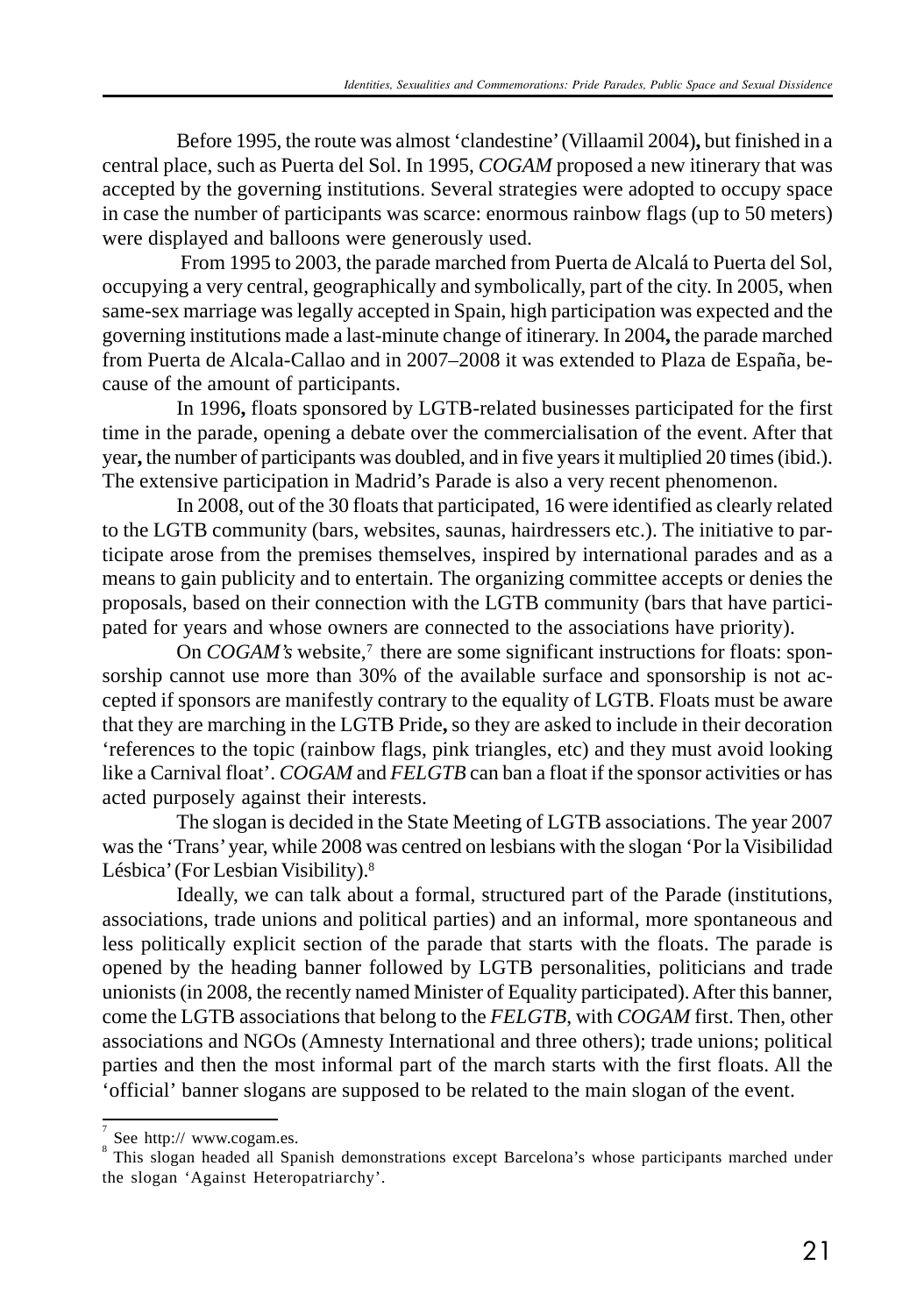This is the ideal structure. Nevertheless, the fact is that some unexpected organisations appeared and some individuals or small groups carried uncontrolled banners. Even some unexpected floats or dressed-up cars participated in the 2008 parade. As total control is not pursued and is impossible, spontaneity takes its place. As the parade moves, the *fiesta* eventually overcomes the task of vindication. So, in some sense, we can talk about Madrid's Pride Parade as a process moving along a continuum between *officialitas* (formal control) and *communitas* (Turner 1988), and along another continuum formed by vindication and *fiesta.*<sup>9</sup> The relationship among these extreme positions is complex, as they intersect each other and do not generate stable compositions. Those compositions do not depend only on the interactions among organisation and participants**,** but on interactions between participants and viewers.

In 2008, the first banner took 45 minutes to march through the route, but three hours later the floats were still passing (the march lasted approximately four hours). Nevertheless, if something is really astonishing about this parade is the interaction with viewers, something that clearly distinguishes the parade in Madrid from the parades analysed by Johnston, where separation of audience and marchers is used for this author to establish a relationship between different dichotomies (in/out; private/public; body/ mind; gay/heterosexual and so on) (Johnston 2005: 98). Spectators constantly enter the march to dance or sing with participants (except for the first three or four banners, which are more formal), to ask them for presents (many floats carry merchandise to give away) or to share a drink. Frontiers are thus diluted, rainbow flags are all over the place, in and out, and coexistence in a particular space at a particular time, explicitly and sexually marked, paradoxically does not become a clear index of one's identity. Some elements – balloons, whistles – are used to create this symbolic link between in and out. Enormous colourful balloons thrown from the floats serve the purpose of enhancing play: spectators and participants throw the balloons to one another, establishing a playful link that dilutes frontiers between participants/audience.

Participants in associations generally wear a T-shirt of the same colour to visibilise their belonging to a group. For the first time, in 2008 *COGAM's* T-shirts were of different colours (those of the rainbow), what made identification more difficult despite uniformity in the slogan: 'I am a lesbian, too'. This uniformisation aimed to remind people of the political nature of the event and to transmit a sense of unity. Though devoted to lesbian visibility, the march in 2008 did not seem to have higher female participation than in other years. The participants' average age was 30-40 and the male majority was overwhelming, especially in the floats.

Pierce's concept of index (Kerrell 1992) can be useful for the analysis of the parade. The Pride Parade is the context of 'self-controlled self-presentation' and social visibilisation of a 'community' that is generally not easily defined or identified. Indexes and symbols produce 'thick' images that refer to, confirm, challenge and subvert social and self conceptions on identity.

<sup>9</sup> The *fiesta* is stressed through the stages set on streets on the Parade's Route. In 2008 *'Hot' a bar*, and *Gula Gula* had go-go dancers and music on their stage.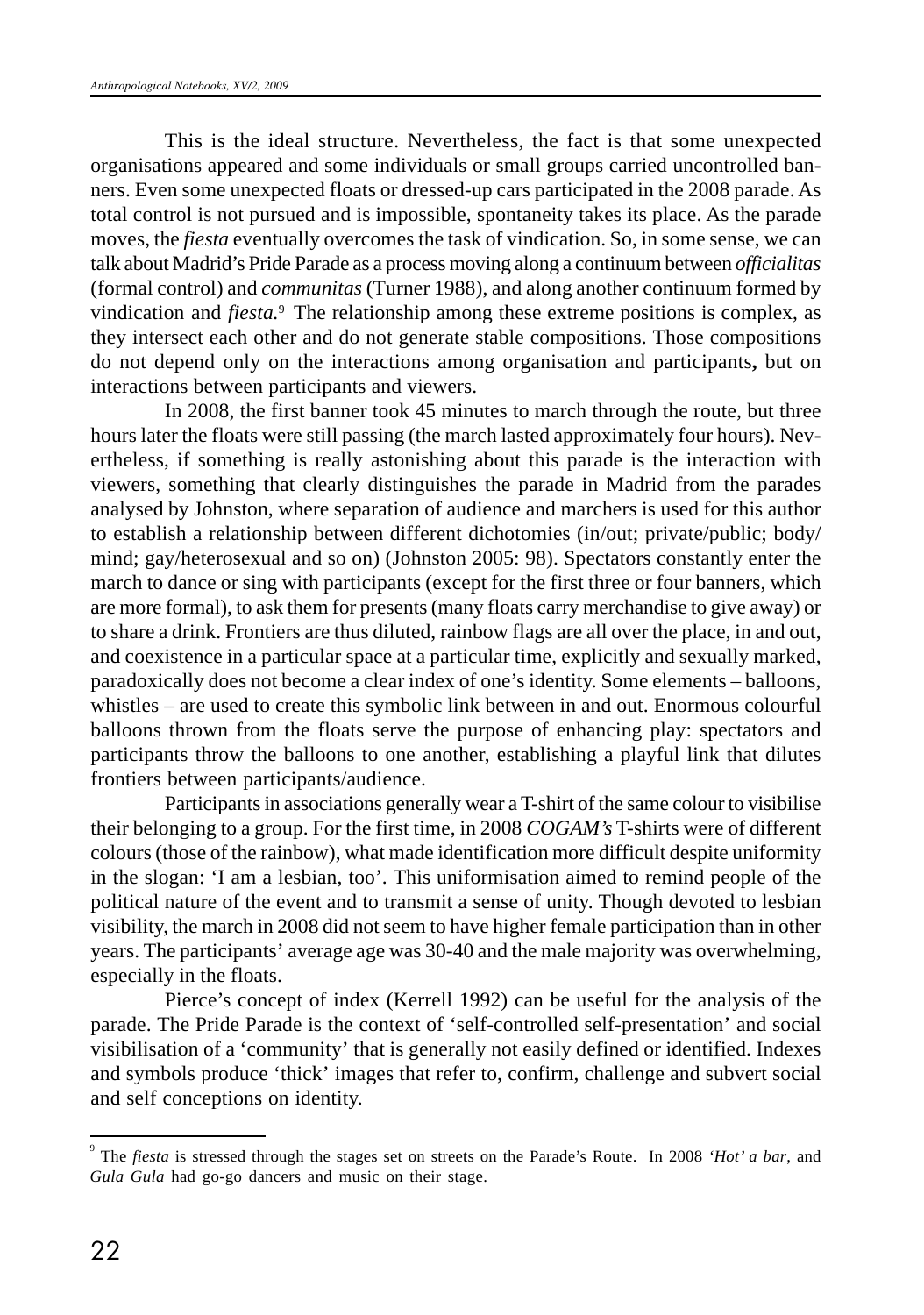Among the indexes of LGTB community, drag and leather (already documented for Chicago in the 1970s) were and still are especially notorious (Kerrell 1992). But control, proud control over the representation and not just adscription converts these stereotypical images into powerful and challenging mechanisms that question sex and gender binarism. However, one has to be an expert to read these representations, as their effect on an inexperienced audience can be exactly the contrary of that desired, i.e. the reinforcement of stereotypical figures. They can evoke subversion, as Judith Butler's words clearly indicate, by expliciting the performative nature of gender constructs:

> The repetition of heterosexual constructs within sexual cultures both gay and straight may well be the inevitable site of the denaturalization and mobilization of gender categories... gay is to straight not as copy is to original but rather, as copy is to copy. The parodic repetition of 'the original'... reveals the original to be nothing other than a parody of the idea of the natural and the original (Butler 1990: 41).

However, they can also evoke social reproduction and the inevitability of stereotyped social ascriptions that become, this way, inscribed in bodies and naturalized, inescapable:

> ... those performing masculinity are therefore constructs and constructors of symbolic orders; simultaneously productive and produced, loci of action and participants of interaction, they may perpetuate and/or resist hegemonic social arrangements (Brickell 2005: 37).

Thus the debates in the gay community about the appropriate way to express vindication and to show oneself in a context of controlled and overt interaction have been and are constant. As the context produced by parades is so sexually marked, the inclusion in them is interpreted as one's belonging to a definite group.

Kerrell says that the importance of these indexes had decayed by 1987 in Chicago and now the goals are not confrontation but assimilation, presenting the gay community 'as composed of families, of churches and sport leagues, of clubs and professional associations, of everything about normative society except simply sexual behavior' (1992: 233). In Madrid's Parade**,** all strategies of presentation (drag and leather, families and sport leagues) coexist. And there is another model, bears, that is also ubiquitous. The presence of drag and leather is not equalled at all in other Spanish demonstrations**,** where the impression of average everyday presentation, the 'respectable model' (Guasch 2006: 19) is predominant.

James Fernández (in Cruces 1998: 233) sees in demonstrations an 'argument of images'. Those images are suggested by specific objects (T-shirts), colour symbolisms, verbal expressions, key symbolic actions (entering and exiting a wardrobe, as in Barcelona Pride), spatial configurations, and bodies. Gay and lesbian consumers who wear identityexplicit T-shirts ('I am gay, so what?') are employing consumer commodities appropriated into new contexts 'to express opposition or refusal in an expression of resistance (not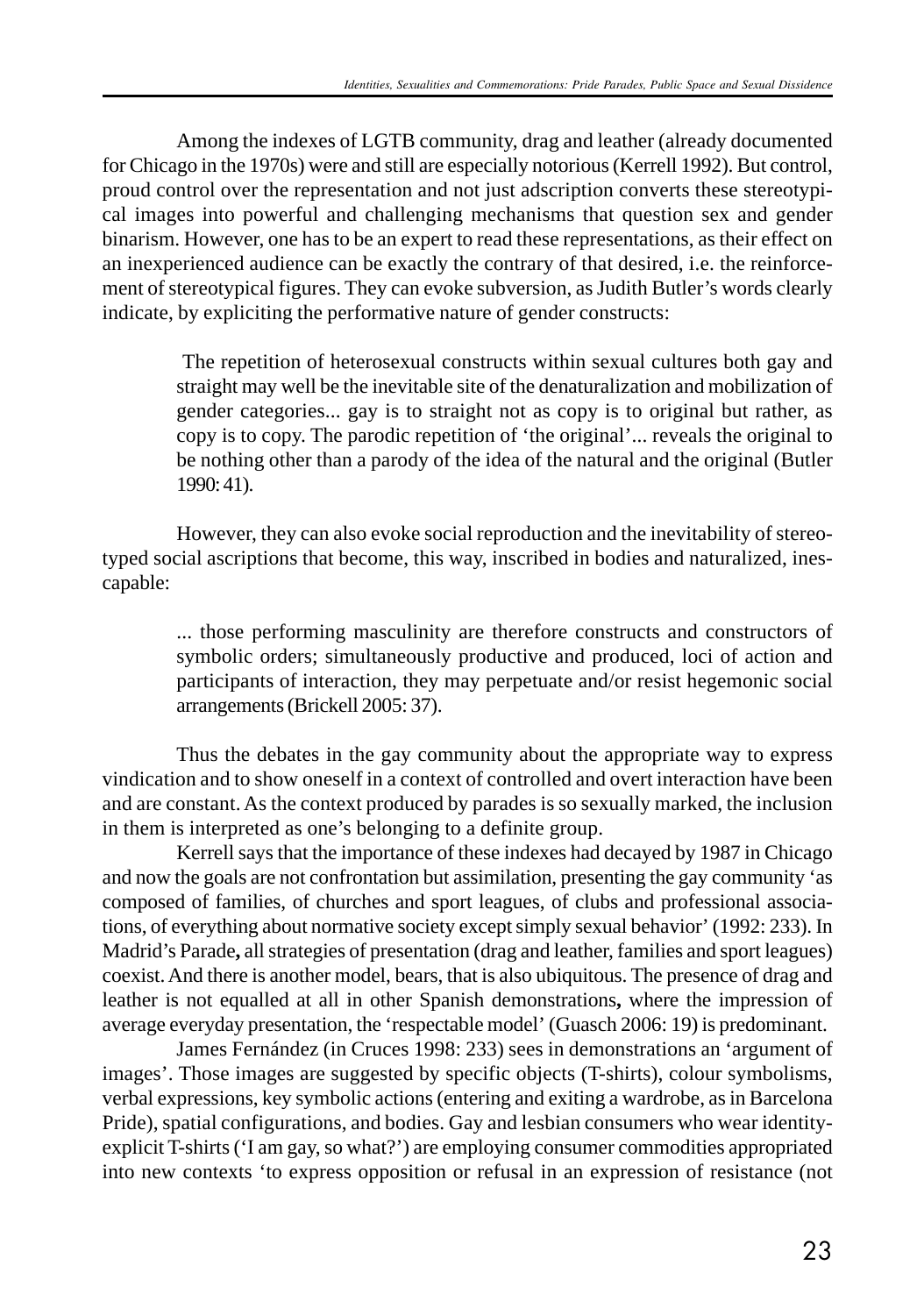consumer resistance) that employs consumption signifiers' (Kates and Belk 2001: 401). These authors think that one can resist the dominant culture through consumption (a distinctive consumption), or can resist consumption itself. Both strategies are present in Pride celebrations, being the former linked to the use of specific signifiers of sexual and/or gender identity (particular commodities). Resistance to consumption is a key element in understanding the narratives that condemn commercialisation in Pride and other LGTB manifestations.

The most powerful and evoking image is the rainbow flag. Although in Barcelona's parade there were pink flags and pink triangles as well, in Madrid the presence of rainbow flags was overwhelming. The flags were smaller than years ago because participation is enormous. Apart from rainbow flags, the presence of national symbols (mainly flags) was very abundant, be it the Spanish flag or the Catalan Autonomous Community flag. Colour balloons were also launched. All these elements that are carried, worn, shouted, or played with become gay signifiers and turn invisible individuals into explicitly visible communities.

But Mado (Madrid Orgullo) not only consisst of Madrid's parade. It includes a Cultural Festival, Visible, also organized by *COGAM* and ludic activities centred in Chueca, whose streets are adorned and marked with hanging rainbow flags by *AEGAL*. The area 'occupied' by flags increases every year. In 2008, it was limited by Hortaleza, Libertad, Infantas and Augusto Figueroa Streets). Bars in the area place their bars on the streets, they are crowded day and night, and four stages are set in *plazas*, with several performances per day. Three or four years ago, it was difficult to get well-known artists to perform in Chueca: nowadays, the demands exceed the possibilities. Changes are rapid and recent. Years ago, the Council did not even allow entrepreneurs to stop traffic in the streets affected, but nowadays, streets are pedestrian during these days. The 28J commission organizes these acts, with prevalence of the entrepreneurial part, although *COGAM* is in charge of managing all kind of permissions with the Council and is subsidized for the organisation of an event that mobilizes an enormous number of people and generates great income to the city. This is another argument to consider for those whose critique of the Pride is based on the increased commercialisation of the event, a process that is not particular of Madrid**,** but is generalized to other countries. In fact, once the streets were adorned with flags with a commercial trademark, which was heavily criticised.

# **Moving on: paradox and contradiction<sup>10</sup>**

The Parade and the Pride activities can easily be labelled as ambiguous and paradoxical, political and festive. Madrid Pride exemplifies to an unknown extent the three main debates that cross-cut identity politics in the country: the debate over visibility (public/ private and publicisation of 'private' bodies) and the means of representation (what to show, why to show, how to show); the debate over the commercialisation and commodification of identities, and the debate over vindication, all of them closely related.

<sup>10</sup> Absurd and Paradox are, for Turner, elements that reinforce social regularity. Temporal illicit extravagant behaviour is welcome, and rituals of inversion include both aspects (1988: 180).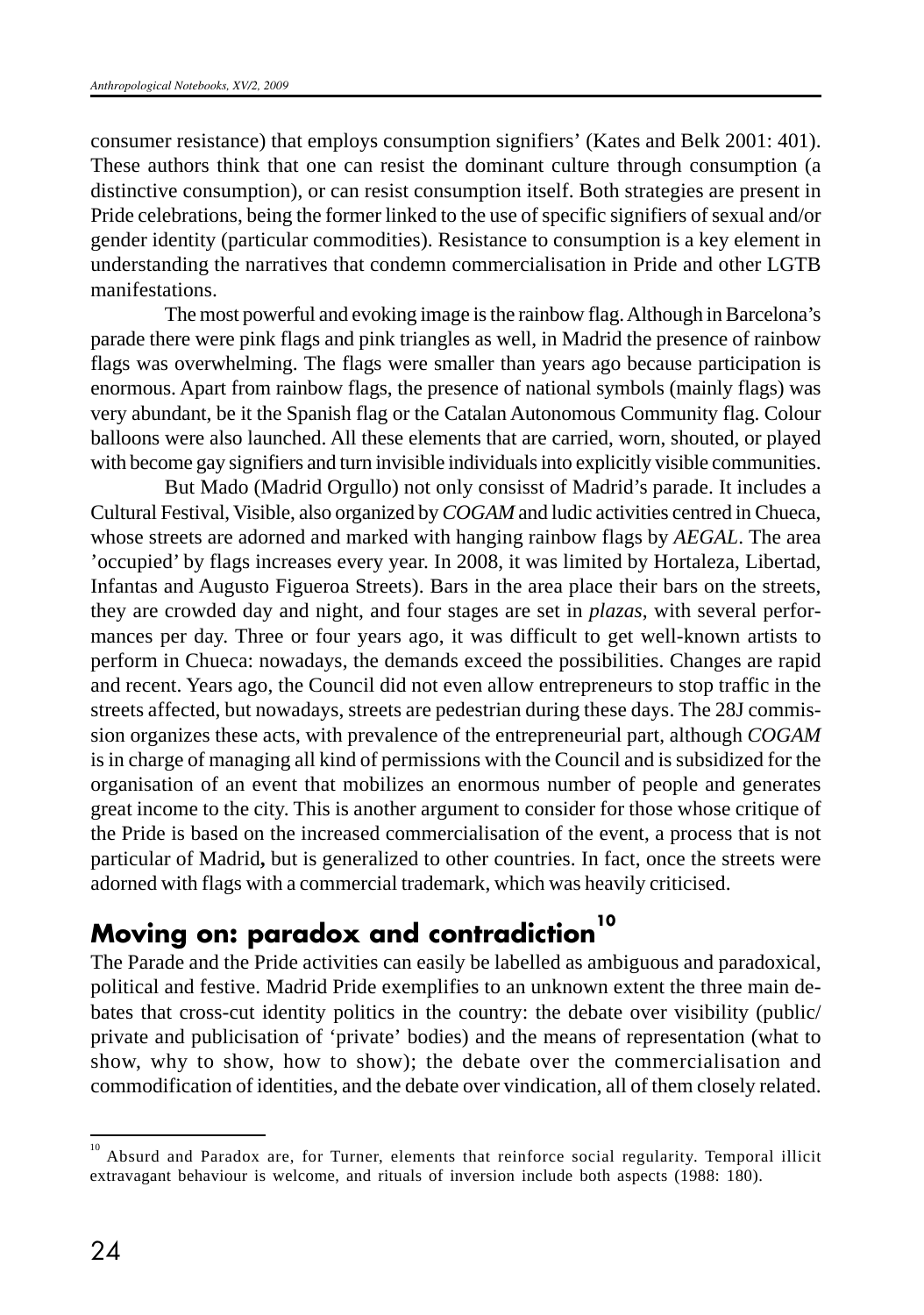After years of prosecution, condemnation by legal and religious institutions, stigmatization and social rejection, the situation of many sexual dissidents has changed since the restoration of democracy in Spain. Nowadays, some public institutions have specific programs on protection of their rights, guaranteed by the Constitution, and the Socialist Party, now governing Spain, promoted and established the legalization of same sex marriage in 2005. None of these achievements would have been possible without the sometimes silent and hidden work of individuals, associations, institutions and scholars. But, as in the 1980s, when after the legalization of associations, the bars became full and the associations empty, now many gays and lesbians think, 'There is not much left to do. We can even get married. What else can we ask for?' These discourses are related with advanced consumer capitalist economies where 'the concept of individual choice tends to depoliticize whatever it touches' (Whisman 1996: 23). From associations, though, things are not seen in the same way: 'much is still to be done to combat homophobia (in schools, at work) and be able to become just a full citizen in social –not legal– life'; 'There is still much to do, but people are not aware'. So, should Pride celebrations be a *fiest*' to celebrate LGTB rights and show that one is proud? Is Pride still a protest, as sexual rights cannot be separated from social and global change? Whisman expresses this dilemma very well:

> The dilemma expresses the crucial divide in lesbian and gay politics at present. On the one hand, is a minority-model approach that seeks equality and civil remedies for a (presumably clearly defined) homosexual minority in a world dominated by a heterosexual majority... they neither have nor see the need for a radical and critical analysis of the underlying structure of the society that oppresses them. On the other hand, are a number of so far only loosely connected approaches that are highly critical of the underlying structures of sexuality, gender, and family that characterize contemporary Western societies (1996: 23).

The intrinsic paradox in identity politics has long existed and has been discussed by many authors (Bourdieu 2005; Lloyd 2005; Messner 1997; Whisman 1996). Dialectics between identity – i.e. differentiation – and assimilation are extremely complex. The gay movement itself, in the US and in Spain, has been moving along the varying edges of assimilationism (appealing now to in-born or naturalized conditions as Hirschfeld or to Human Rights) and deep questioning of sex and gender scripts from a revolutionary stance.

Besides, sexual politics have to face another challenge: they are locked in an 'antinomy of symbolic domination', rebelling against a 'socially imposed categorization' but necessarily 'organized in a category constructed according to that categorization… (in spite of, for example, combating for a new sexual order in which distinctions between different sexual status did not matter)'(Bourdieu 2005: 145).

These dialectics can be used rather than resolved, as Sedgwick proposes (in Whisman 1996: 123) or just decentred. Eribon (2000: 36), for example, refuses to choose between those who fight for same-sex marriage and those who claim their right to difference and marginality, as both must exist.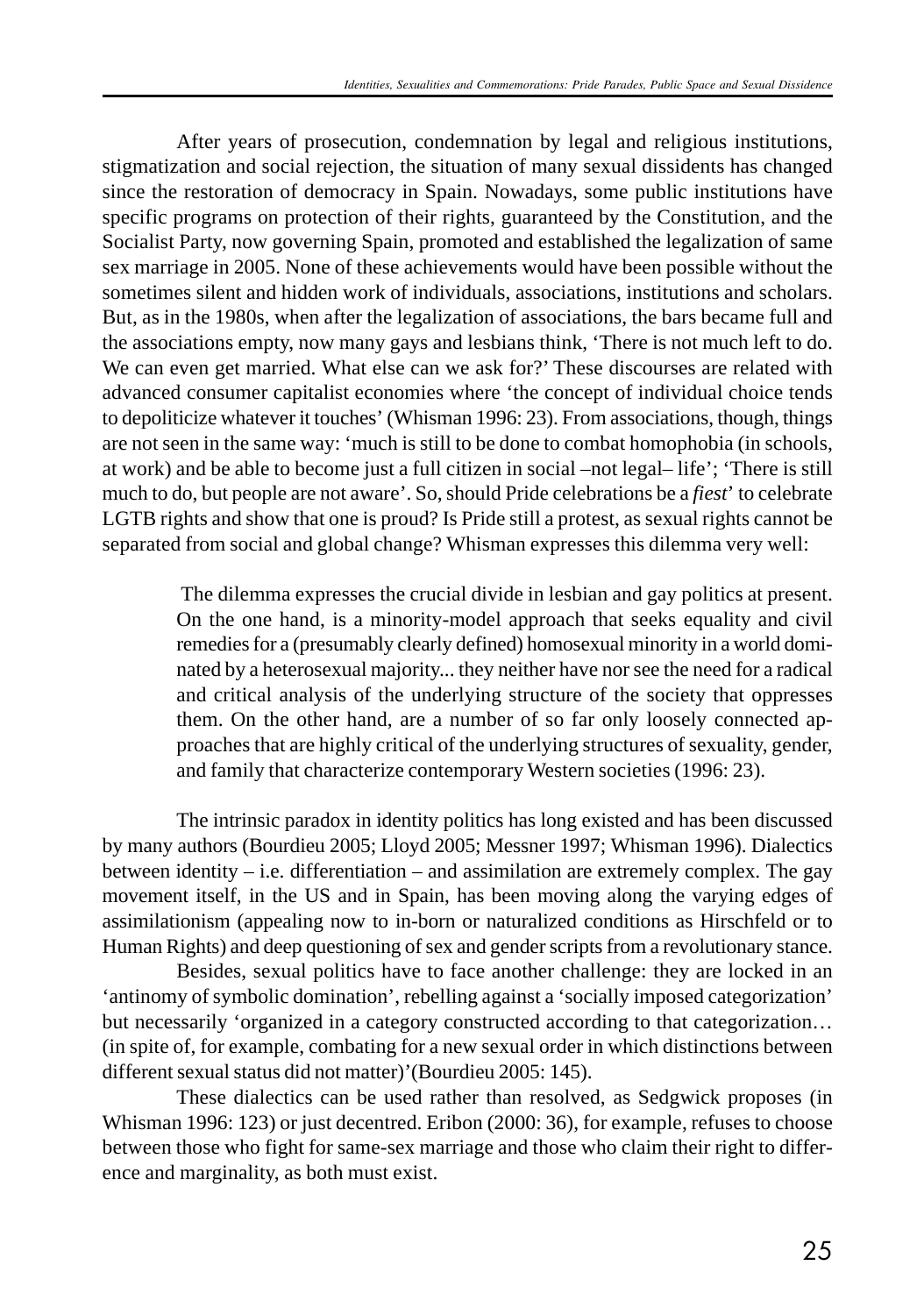In Spain, these tensions between assimilation and more radical stances can be traced through the participation or exclusion from the 'official' Pride Parades and/or the organisation of 'alternative' parades. LGTB activists in organizing associations (mostly labelled as 'assimilationist'), consider that these alternative groups 'just protest; they do not work for equality day-by-day, nor have educational programs.

This tension refers to the dichotomy between vindication and *fiesta* and the question of which element should prevail in Pride performances and can be traced through nomination. Definitions to refer to the parade include terms like *parade* (*cabalgata, desfile*), *show* and *demonstration* (*manifestación*). Personal narratives of informants stress one or other terms depending on their context and their ideological position: activists emphasise vindication and political consciousness, thus preferring the term *demonstration* to the term *parade*. The tension can also be traced in the most politically explicit moments of the celebration (the opening speech and the manifesto, which is read at the end of the Parade). The opening speech is proclaimed in a festive atmosphere by national celebrities (film stars, pop singers, etc.) and years ago, the Manifesto was also read by celebrities. However, to face the critiques and stress the political character of the act, from 2000 in Madrid the Manifesto is read by active members of the LGTB movement.

In Madrid Pride, this debate is stronger because this city concentrates the presence of festive elements and floats, of drag and leather, the biggest number of participants and viewers (not paralleled by any other city)**.** In all cases, but particularly in Madrid, personal narratives and scheduled events move along the continuum formed along protest and vindication on the one end, and *fiesta*, on the other. But, *fiesta* and vindication do not necessarily have to be exclusive**,** especially if we consider that participation in the parade can be interpreted as a meaningful political act itself, independently of one's position in the parade (be one dressed in casual wear behind a banner, be one dressed with a glitter g-string on a float). However, some personal narratives are based on this opposition, and consider protest and *fiesta* incompatible.

In clear contrast with Madrid, in Barcelona Pride, where 5,000 people attended the march in 2008, discourses emphasize vindication over *fiesta* and some radical groups participate. There were no floats, just marching bodies mostly in casual wear. There was some drag and leather but as individual performances, not as a group performance that can refer to a *community* (as in Madrid). Nevertheless, in 2009 the *Association of Catalan Businessmen* (*ACEGAL*) is undertaking the organisation of Pride events with the intention of turning Barcelona into the gay capital of the Mediterranean and mirroring Madrid. The Parade will incorporate floats and music.

The convenience of making what is private public for political purposes through a 'theatrical instrumentalisation of the private for public aims' is closely related to visibility (coming out) and the means used for representation: 'Why do we need a Gay Pride Day? We should be visible every single day and then, maybe, we would be taken seriously' (Cruces 1998: 230).

When asked about Pride celebrations, all the narratives of our informants consider the *correct* model of representation, how the community should present itself. This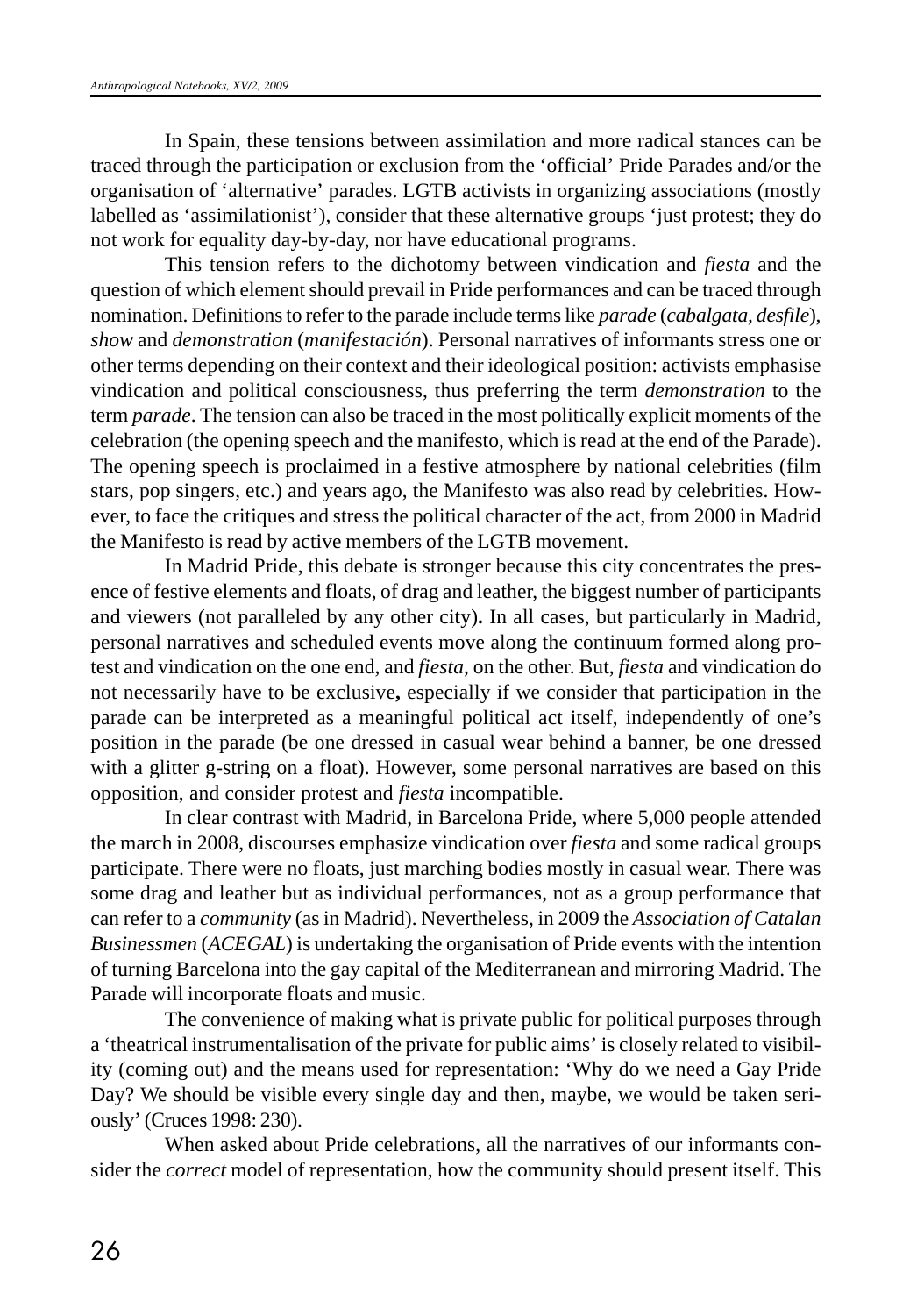debate is closely linked to conceptions on protest or *fiesta*. Those stressing protest adopt a casual wear to give a sense of *normality* in order to achieve social legitimation; those who stress *fiesta* in their narratives are more prone to exhibition and spectacular clothes. Thus, many of our informants agree with Kerrell in considering that 'if you want to make it a political statement, I don't think there's a place for drag and leather. If it's just to have fun, be yourself, then fine' (1992: 244). In fact, Skeggs (1999: 228) thinks that public visibility is a trap for sexual dissidents**,** as it is based upon acceptance of certain compromise**,** especially in representation.

The organisation of the first Pride Parade in Seville this year is a very recent and excellent example to illustrate this debate. Very recently, Seville's Council contacted with *COLEGA* (a LGTB association nation-based with a delegation in Seville) to promote a new and more spectacular Pride in the Andalusian capital. Institutions proposed the participation of 16 floats, music and other forms of entertainment. Colega, critical of this kind of celebration, has refused to take part and its president, has declared:

> Not all homosexuals identify themselves with gays in g-strings on a float. This stereotyped image damages the social normalization of thousands of gays who live their sexuality naturally, without making of it the centre of their lives, and who day-to-day try to live as any other citizen in our villages and cities without any exhibition. It is not an adequate image to convince that part of society that still does not accept diversity and can only see provocation and stereotypes. How can many gays explain to their parents that they are not like the ones shown on TV?<sup>11</sup>

Many narratives stress this very same point: 'It would be equally stupid if women showed their breasts and provoked people as sexual objects who presume of their femininity on the Women's Liberation Day'; 'This image is frivolous and makes us seem like clowns'. They also question public funding of these events: 'Everybody can do what they want and dress as they like. But not with the money I pay for taxes. My money should not be used for stereotyping us', and the importance of giving an appropriate image of a *community*. 'The problem is not how we or they dress; the problem is that they are supposed to represent the community; in fact, media always show images of shaved, and tanned gays who wear bras and feathers'. The idea that there is a uniformed and universalized category – the *homosexual* – which should be expressed through determined and 'politically correct' ways to achieve full citizenship is widely spread at all levels (audience, participants, media).

Similar narratives can be found at a global scale: for example, Sarah Brown, cofounder of the *Transfeminist TransLondon Group* has declared that if she marches in the Pride Parade 'I will be the lesbian woman I am, not a group parody'.<sup>12</sup>

<sup>&</sup>lt;sup>11</sup> His statement was published on the web page http://www.ambienteg.com/integracion/colega-contrael-modelo-de-orgullo-gay-que-organiza-el-ayuntamiento-de-sevilla (Retrieved May 30, 2009).

<sup>12</sup> This statement was published on the web page http://drupal.aldehuela.eu/taxonomy/term/17 (Retrieved May 30, 2009).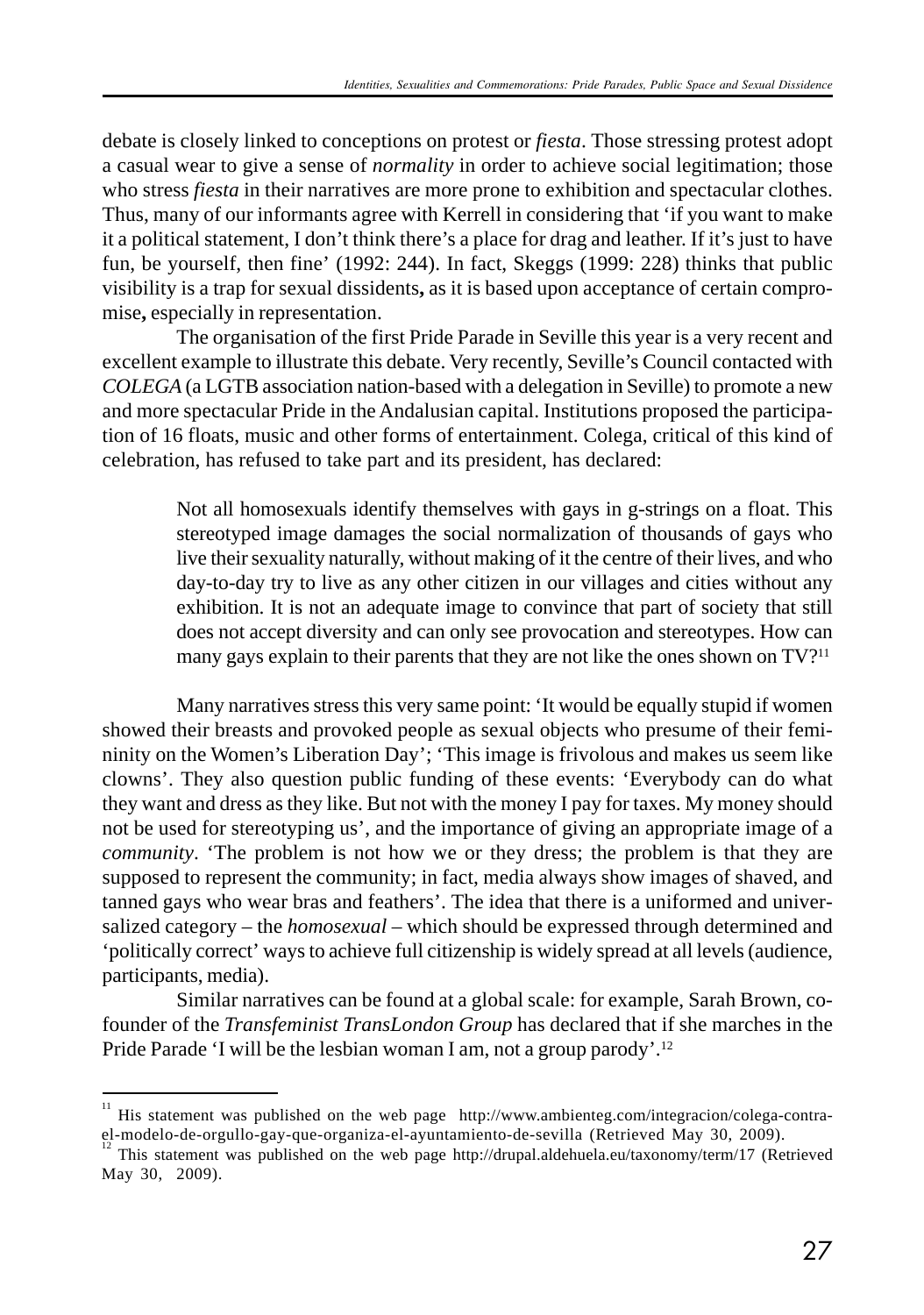We must take into consideration, though, that

Just as heterosexuality is not reduced to a single norm with its recurring representation in MTV's variety of Spring Break specials and coverage of overt sexual display at Mardi Gras celebrations, homosexuality at gay Pride Parades may be thought of as contextualized within that moment. The displays of homosexuality are conventions that occur within a particular moment and do not represent homosexuality as a whole and may not even represent the lives of those who engage in these displays at pride events (Clarkson 2008: 380).

Deconstruction of universalized categories and of the need to offer a sense of unity through 'appropriate' ('politically correct') re-presentation is facilitated by the availability of queer discourses of denaturalization and anti-essentialism: this is why some participants and audience construct the performance in terms of subversion and/or transgression (even though representations lay on stereotyped elements which refer to the traditional sex/gender system) whereas others – closer to social ascriptions – stress the spectacular and the stereotypical elements (media included). These stereotypical and extreme presentations are generally interpreted as the inevitable outcome of socially ascribed identities (such as the effeminacy in the case of drag) because social discourses on sex, gender and sexuality can be deeply internalized. Therefore, depending on the knowledge and availability of discourses, corporeal styles can be read as the signs of 'true' immutable identities linked to specific sexualities with no place for play or performance by some participants, audience and media.

For example, in the case of drag, many informants are angered by the effeminacy displayed and just pretend 'to look as normal guys... thus returning feminine gay men to a closet of symbolic annihilation' (Clarkson 2008: 380). In fact, records which stress the most spectacular and extreme performances – media included – just forget the most *formal* sections of the march and, in the case of Madrid, they just centre on the second part of the march, the most festive one dominated by the floats. The increasing spectacularisation of the event is starting to outshine the vindicative origin of the march.

In contrast, some informants agree with Eribon and consider that '... it is a special day so we can do special things; we have 364 more days in a year to show that we are just normal people' or stress that '... even though those in disguise are a minority if compared to us, they have the same rights as we do to dress as they like' (2000: 34). He considers that:

> ... the lesbian and Gay Pride is a festive parade celebrated once a year and people who participate have the right to enjoy and dress in disguise! I am more damaged by the obligation that homosexuals have to justify the image they transmit. Would anybody say that Rio Carnival or Lido shows transmit a bad image of heterosexuality?

Nevertheless, the question of re-presentation (of oneself, of one's identity, of the *community*) remains an important question among our informants and is not just a matter of obligation to be justified.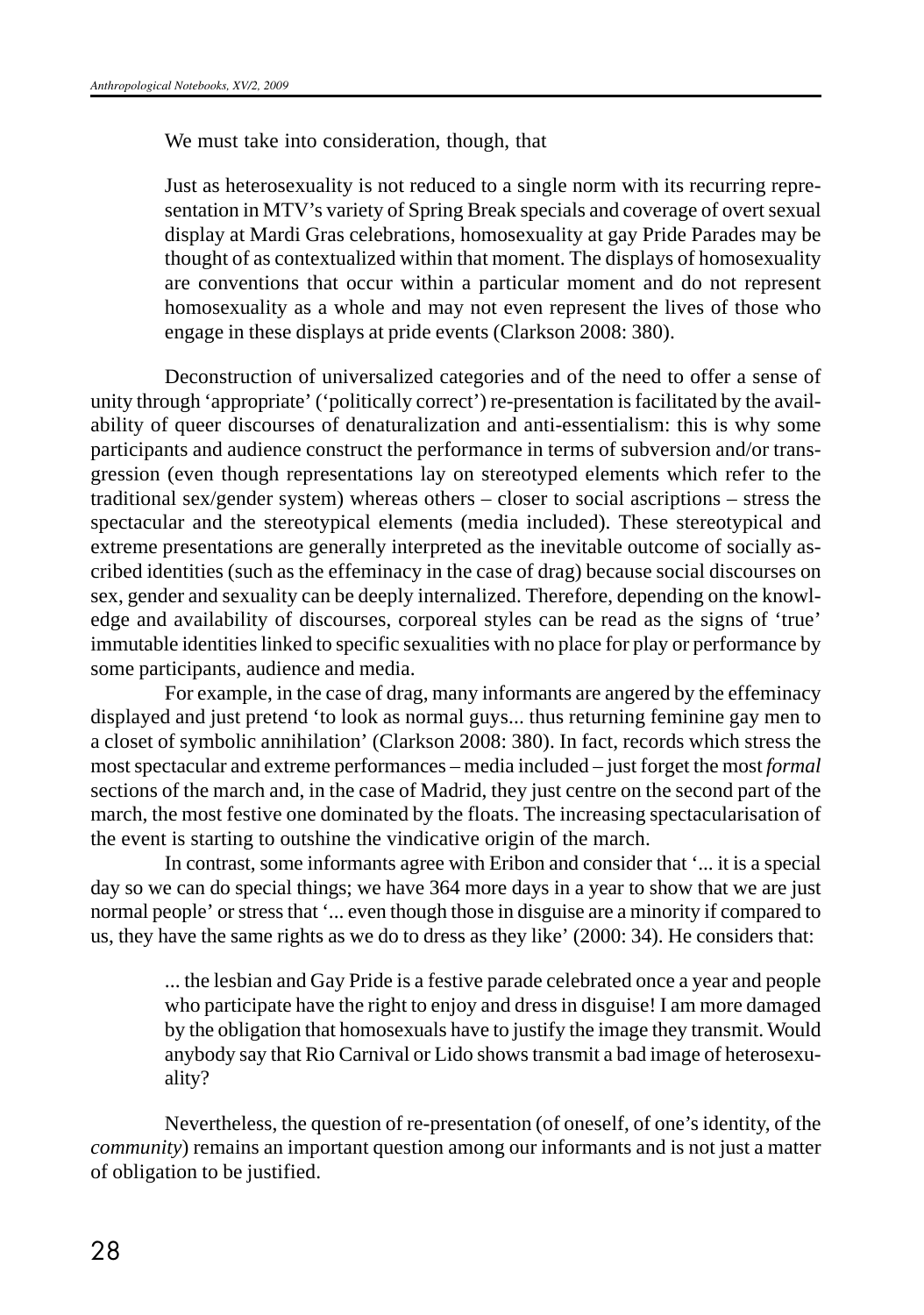Claims for 'regular appearance' also refer, in some narratives, to 'invisibility' in everyday life, as 'it favours passing so nobody knows we are gay'. But the same doubleeffect can be produced by disguise, which favours spectacularity but also anonymity to the participant in a context covered by all media (although not shown on TV as New Zealand and Sydney's Parades).

Gay political correctness and the image of perfect and muscled young men is also debated in personal and scholar narratives. Dynamics of inclusion and exclusion take Grosse to highlight how glorification of physical beauty, body building and youth tend to perpetuate the ways of social marginalization that oppress most homosexuals in mainstream heterosexual culture (Grosse 2002). In the gay districts, fashion, the cult of youth, beauty and masculinity refer to modalities of exclusion of what lies outside those norms (Eribon, in Grosse 2002). This can be seen in the Pride Parades that are like 'Tenerife Carnival: an exhibition of bodies, some, that I neither like nor consider appropriate'.<sup>13</sup>

The increasing commercialism of sexual identities and Pride Parades and the role of consumption in the making of queer space is also debated (Kates and Belk, 2001; Valentine 2002; Rooke 2007; Holt and Griffin 2003; Taylor, Kaminsky and Dougan 2002; Binnie and Skeggs 2004). The centrality of consumption in queer contemporary culture (Valentine 2002), its role as an identity spine and the high benefits provided by the *pink euro* are key elements for the articulation of different discourses on authenticity/ghetto, and for the articulation of strategies of commodification of entrepreneurial interests and political interests. In this sense, Madrid Pride can be read as a paradigmatic example. As we have stated, three organisations participate in the organisation of the activities, one being entrepreneurial, and the other two LGTB identity-based associations. Their relationship is not always fluid, as is shown in the constant splits and legal pursues that have coloured that 'marriage' in the last years. A clear example is offered by the Europride. In 2005, an entrepreneur of the *FSM* group14 (apparently opposed to the *AEGAL* group), registered the trademark *Europride* (thus anticipating Madrid's celebration in 2007) and the rights of use in Spain. The *European Pride Organizers Association* (*EPOA*) had not registered the trademark in Spain**,** which made it possible for *FSM*, which does not belong to *EPOA* (*AEGAL* does), to obtain the rights to it. In the end, the case had to be solved in court.

Some narratives are highly dichotomic and oppose consumption to the 'true' meanings of the day. The commercialisation of LGTB issues is supposed to entitle the depoliticisation of the Pride Parade and of the 'official' associations:

The organizing associations are taking benefit out of the 'cause', stressing consumerism and dissolving the revolutionary spirit of Stonewall. LGTB issues are

References to the Carnival (and masquerade), studied by Bakhtin, have become inevitable for contemporary parading: even *COGAM* had to advice floats 'not to look like a Carnival Float' as we stated.

<sup>14</sup>This entrepreneurial group owns gay and non-gay premises and organizes, on the same dates that Pride is celebrated, the parties Infinita, addressed to the LGTB community.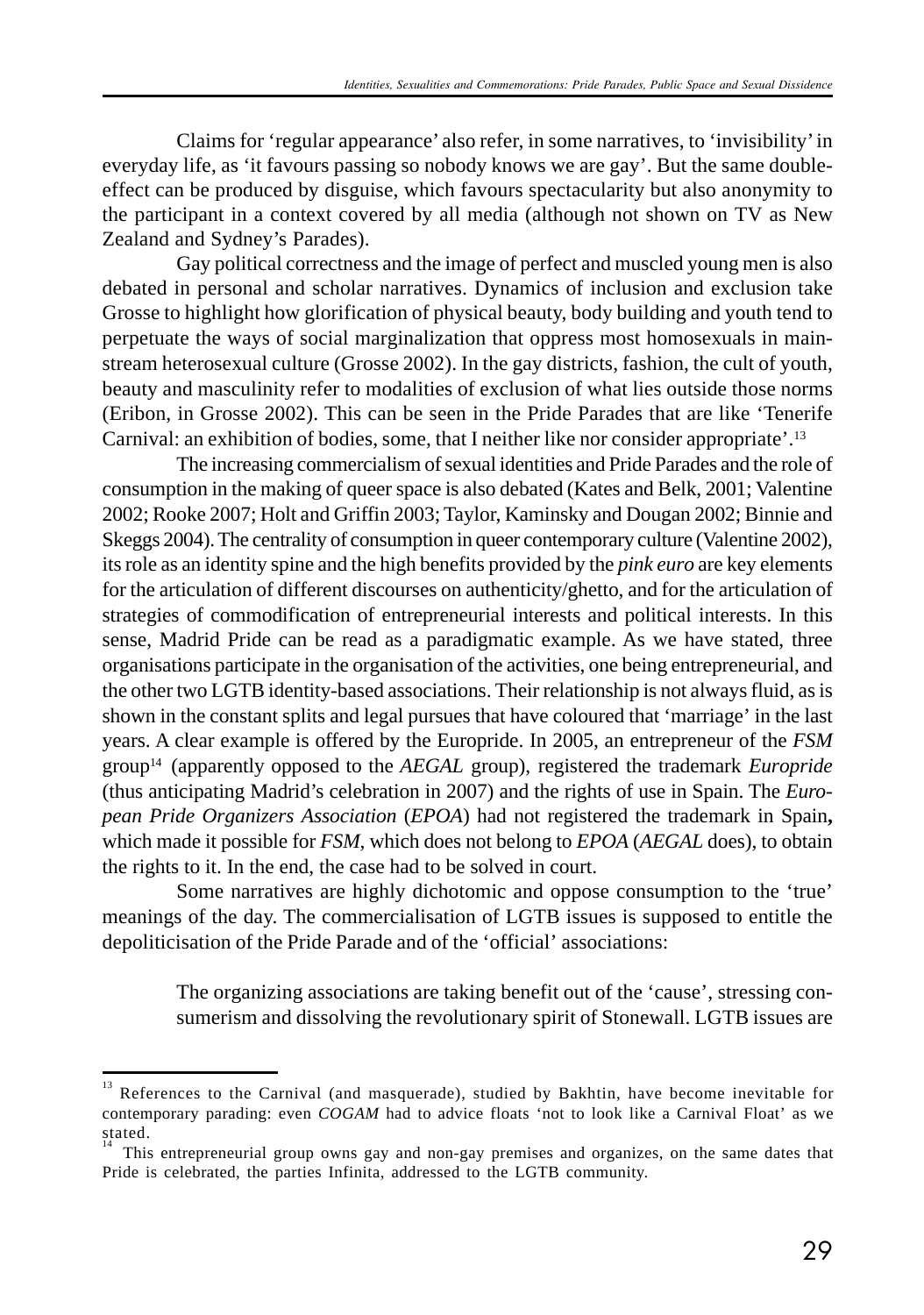political, and many of us die every year so there is more to it that some chaps dancing on a lorry' (Kates and Belk 2001: 418).

Madrid is a candidate city to host the 2016 Olympic Games and, taking advantage of it, AEGAL wants to organize the World Pride event that year (Madrid hosted the Europride in 2007): 'That is what the  $28<sup>th</sup>$  of June is for these people: business'. In the Canary Islands, an activist has also criticised the 2009 Pride (which has already taken place), because 'the activities promoted just pretend to advertise Tenerife as a gay tourist destination and have nothing to do with the fight for equality':15 'Pride Parades today mean 'enormous income for bars, hotels and manipulation in media; nothing to do with vindication'.

However, on the entrepreneurial side, the discourses are completely different: 'Things are like this now; nothing can be done without the LGTB businesses; they (the associations) need us and we need them; we want to promote Barcelona as a gay tourist destination, as the gay capital of the Mediterranean and, at the same time, we collaborate with associations in campaigning against the expansion of HIV-AIDS, for example; we are part of them and work together, but, as we are businessmen, it is normal we want to make some profit on it: is there any businessmen in the world that does not want to make profit?'

The discourse of some activists is similar: 'What can we do? That is the way things are. There are businessmen – related to us, who campaign with us – and there are merchants. We just try to collaborate with the first ones, generally militants and conscious people whereas "merchants" just look for economic gain'.

As we commented, debates about commercialisation and consumption of identities do not exclusively refer to the Pride organisation, but pervade everything related to LGTB expressions. The gay market and gay topics are, apart from being an enormous tourist attraction, a huge source of income. The rainbow has been an inspiration for the commercialisation of all kinds of objects (keyrings, bracelets, necklaces etc,), and bars and hotels get enormous benefits. Madrid Pride attracts a number of participants and visitors absolutely unparalleled by other cities (in Madrid 2008 there were 1,100,000 participants, in Tenerife 2009 there were 60,000 and Barcelona expects 50,000 participants for Pride 2009). Visitors are mostly gay tourists looking for enjoyment (Spaniards and foreigners) and, in this sense, we cannot assume Johnston's affirmation that Pride is increasingly becoming a 'spectacle for heterosexual consumption' (2005).

And again, what is paradoxical does not necessarily have to be contradictory: gay consumption can also be seen as reinforcing the community and although consumption is opposed to the 'true' meanings, as Fiske pointed out, fun and pleasure are not necessarily incompatible with political and oppositional sentiments (Kates and Belk 2001: 422). In fact, 'conspicuous consumption during Lesbian and Gay Pride Day may be a politically dubious activity but... this same display and show of market power may actually result in the social legitimization of the gay and lesbian community' (Kates and Belk 2001: 392).

<sup>15</sup> This critique was published on the web page http://drupal.aldehuela.eu/content/protestas-contra-lainstrumentalizacion-mercantil-del-dia-del-orgullo-gay-por-parte-del-las.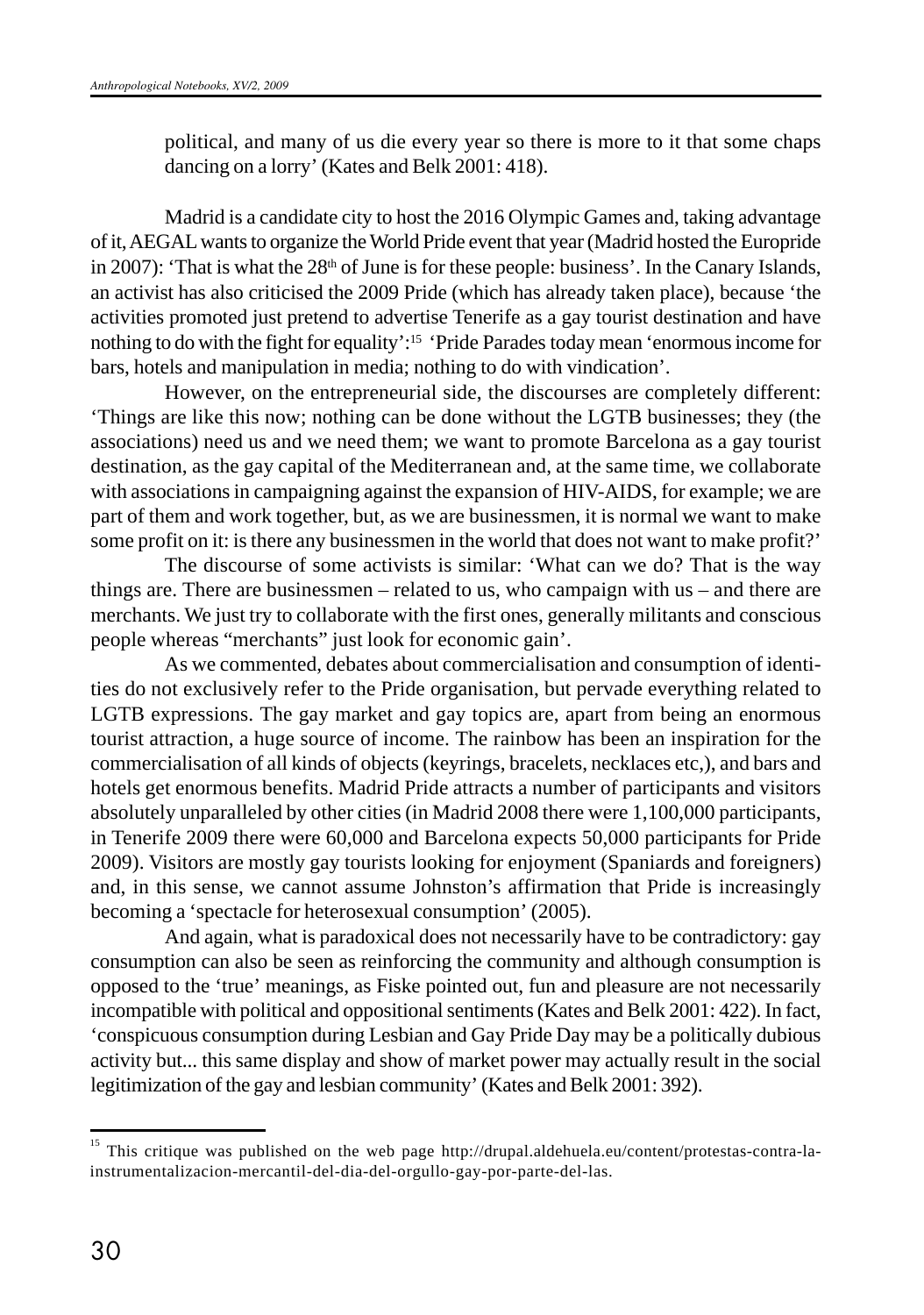Seville and Barcelona 2009 tell us much about what was labelled by a LGTB businessman as a 'necessary and convenient marriage', despite contestation by many informants and associations. In these cities, the 2009 Pride will be different from previous years with the incorporation of institutions (Seville) or of business-based associations (Barcelona).

As we have seen, voices are heard that question the limits between a festive identity celebration and a political demonstration (Villaamil 2004: 80) and that question the representativeness (and ways of representation) of participants in the event. Spectacularisation of the event sometimes hides vindication, and media just focus on this image; the commercialisation of identities is on stage.

All this speaks about a young but consolidated process of increasing visibilisation of sexual difference in urban settings through the establishment of gay 'villages' and organisations but specially through presentation and interactions during Pride Week. Despite paradoxical presentations, contradictions inherent to identity politics, despite the always complicated relationship between gay liberation and entrepreneurial projects, and the moving and changing limits of spatial and symbolic frontiers, populations and definitions, Madrid Pride moves on. Spanish Pride moves on. The direction of the movement is still a mystery.

#### **Acknowledgements**

We wish to thank Miguel Brox (*COGAM*), who has provided us with documentation, constant assistance and talk on Madrid Pride. We also wish to thank the anonymous reviewers that have made very helpful suggestions to improve our work. All translations in the article belong to the author and all sentences between inverted commas and without a bibliographical reference refer to literal quotations from selected informants.

## **References**

- Aldrich, Robert. 2004. Homosexuality and the City: An Historical Overview. *Urban Studies* 41 (9): 1719–1737.
- Altman, Dennis. 2002. Globalization and the International Gay/Lesbian Movement. In: Diane Richardson and Steven Seidman (eds.), *Handbook of Lesbian and Gay Studies.* London: Sage, pp. 415–425.
- Anabitarte, Héctor and Ricardo Lorenzo. 1979. *Homosexualidad: el Asunto está Caliente*. Madrid: Queimada.
- Bakhtin, Mikhail. M. 1993. *Rabelais and His World.* Bloomington: Indiana University Press.
- Bell, David and Gill Valentine. 1995. *Mapping Desire*. New York: Routledge.
- Binnie, John and Skeggs, Beverly. 2004. Cosmopolitan knowledge and the production and consumption of sexualized space: Manchester's gay villaje. *The Sociological Review* 52 (1), 39–61
- Brickell, Chris. 2005. Masculinities, Performativity, and Subversion: A Sociological Reappraisal. *Men and Masculinities* 8 (1): 24–43.
- Bourdieu, Pierre. 2005. La dominación masculina revisitada. *Archipiélago: Cuadernos de crítica de la cultura* 67: 9–22.
- Burns, Roy. 1983. The Fight for equality. In: Bruce Galloway (ed.), *Prejudice and Pride. Discrimintaion*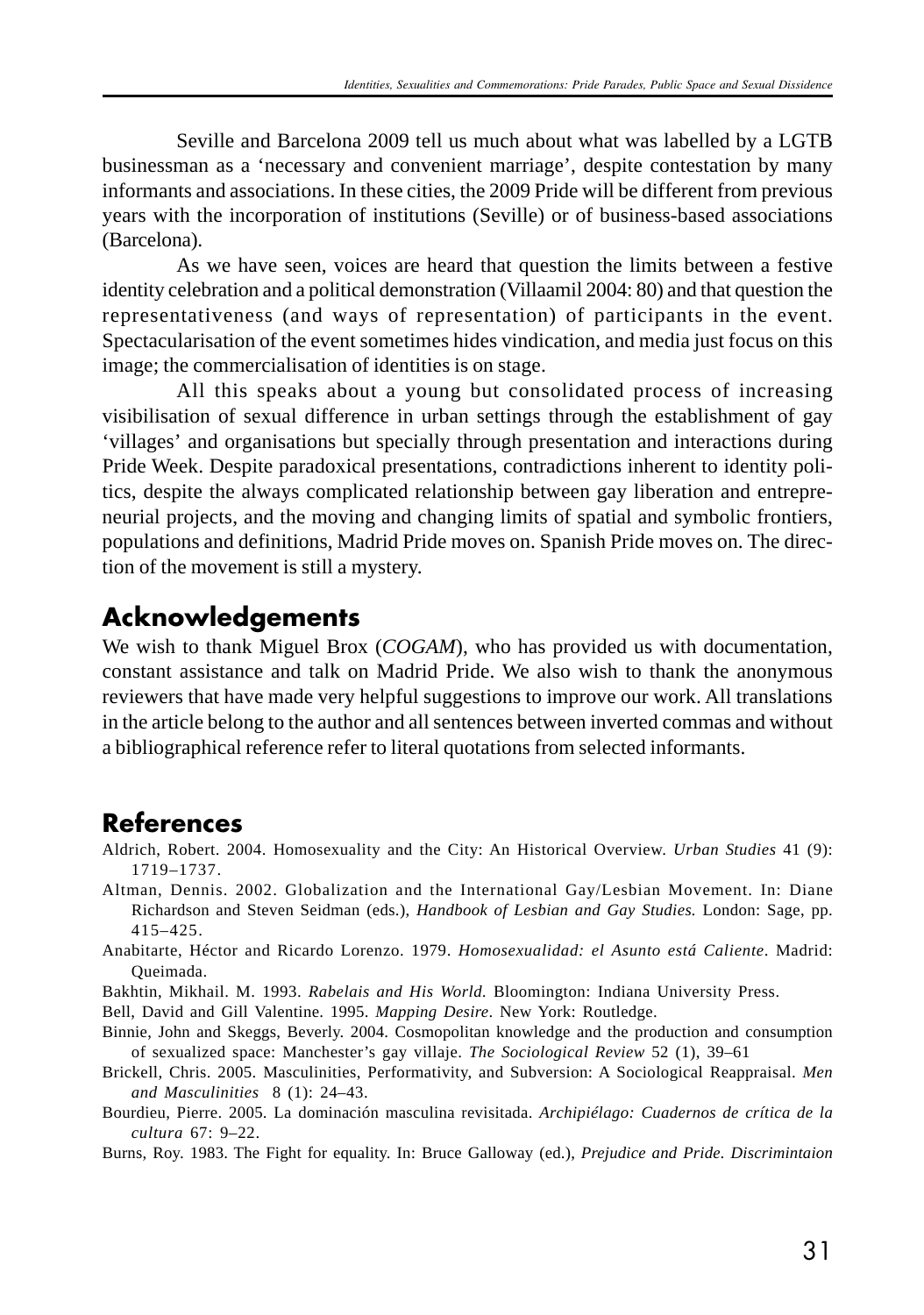*against Gay People in Modern Britain.* London: Routledge, pp. 213–228.

- Butler, Judith. 1999. Gender Trouble: *Feminism and the Subversion and Identity*. New York and London: Routledge.
- Clarkson, Jay. 2008. The limitations of the Discourse of Norms. Gay Visibility and Degrees of Transgression. *Journal of Communication Inquiry* 32 (4): 368–382.
- Cruces, Francisco. 1998. Las transformaciones de lo público. Imágenes de protesta en la ciudad de México. *Perfiles Latinamericanos* 12: 227–256.
- D'Emilio, John. 1990. Gay Politics and Community in San Francisco since World War II. In: Martin Bauml Duberman, Martha Vicinus and George Chauncey, *Hidden from History. Reclaiming the Gay and Lesbian Past*. New York: Meridian, pp. 465–476.
- Duberman, Martin Bauml, Martha Vicinus and George Chauncey. 1990. *Hidden from History. Reclaiming the Gay and Lesbian Past*. New York: Meridian.
- Eribon, Didier. 2000. *Identidades. Reflexiones sobre la Cuestión Gay*. Barcelona: Bellaterra.
- Giorgi, Gabriel. 2002. Madrid en Trásito: Travellers, Visibility and Gay Identity. *GLQ, Journal of Lesbian and Gay Studies* 8 (1–2): 57–79.
- Grosse, Stephan A. 2002. El cuerpo y la presencia escénica como recursos narrativos para la enunciación de las identidades gay. *Debats* 79 (1): 100–113.
- Guasch, Oscar. 2006. *Héroes, Científicos, Heterosexuales y Gays*. Barcelona: Bellaterra.
- Herdt, Gilbert and Andrew Boxer. 1992. Introduction: Culture, history, and life course of gay men. In: Gilbert Herdt (ed.), *Gay Culture in America. Essays from the Field*. Boston: Beacon Press, pp. 1– 28.
- Holt, Martin and Christine Griffin. 2003. Being Gay, Being Straight and Being Yourself: local and global Reflections on Identity, Authenticity and the Lesbian and Gay Scene. *European Journal of Cultural Studies* 6 (4): 404–425.
- Hubbard, Phil. 2001. Sex Zones: Intimacy, Citizenship and Public Space. *Sexualities* 4 (1): 51–71.
- Johnston, Lynda. 2005. *Queering Tourism. Paradoxical Performances of Gay Pride Parades*. London: Routledge.
- Kates, Steven M. and Russell W. Belk. 2001. The Meanings of Lesbian and Gay Pride Day: Resistance through Consumption and Resistance to Consumption. *Journal of Contemporary Ethnography* 30 (4): 392–429.
- Kerrell, Richard H. 1992. The Symbolic Strategies of Chicago's Gay and Lesbian Pride Day Parade. In: Gilbert Herdt (ed.) *Gay Culture in America. Essays from the Field*. Boston: Beacon, pp. 225–253.
- Lloyd, Mora. 2005. *Beyond Identity Politics. Feminism, Power and Politics*. London: Sage. Messner, Michael A. 1997. *Politics of Masculinities. Men in Movements*. London: Sage.
- Mirabet i Mullol, Antoni. 1984. *Homosexualitat Avui.* Barcelona: Edhasa.
- Monferrer Tomás, Jordi. 2003. La construcción de la protesta en el movimiento gay español: la ley de peligrosidad social (1970) como factor precipitante de la acción colectiva. *Revista Española de Investigaciones Sociológicas* 102: 171–204.
- Nicolas, Jean. 1978*. La Cuestión Homosexual*. Barcelona: Fontamara.
- Pérez Cánovas, Nicolás. 1996. *Homosexualidad. Homosexuales y uniones homosexuales en el Derecho Español.* Granada: Comares.
- Petit, Jordi and Impar Pineda. 2008. El movimiento de liberación de gays y lesbianas durante la transición (1975–1981). In: Javier Ugarte Pérez (ed.), *Una Discriminación Universal. La Homosexualidad bajo el Franquismo y la Transición*. Madrid: Egales, pp. 171–197.
- Rooke, Alison. 2007. Navigating Emboied Lesbian Cultural Space: Toward a Lesbian Habitus. *Space and Culture* 10 (2): 231–252.
- Skeggs, Beverley. 1999. Matter out of place: visibility and sexualities in leisure spaces. *Leisure Studies* 18 (3): 213–232.
- Skeggs, Beverley, Leslie Moran, Paul Tyrer and Jon Binnie. 2004. Queer as Folk: Producing the Real of urban Space. *Urban Studies* 41 (9): 1839–1856.
- Taylor, Verta, Elizabeth Kaminsky and Kimberly Dugan. 2002. From the Bowery to the Castro: Communities, Identities and Movements. In: Diane Richardson and Steven Seidman, *Handbook of Lesbian and Gay Studies*. London: Sage, pp. 99–114.